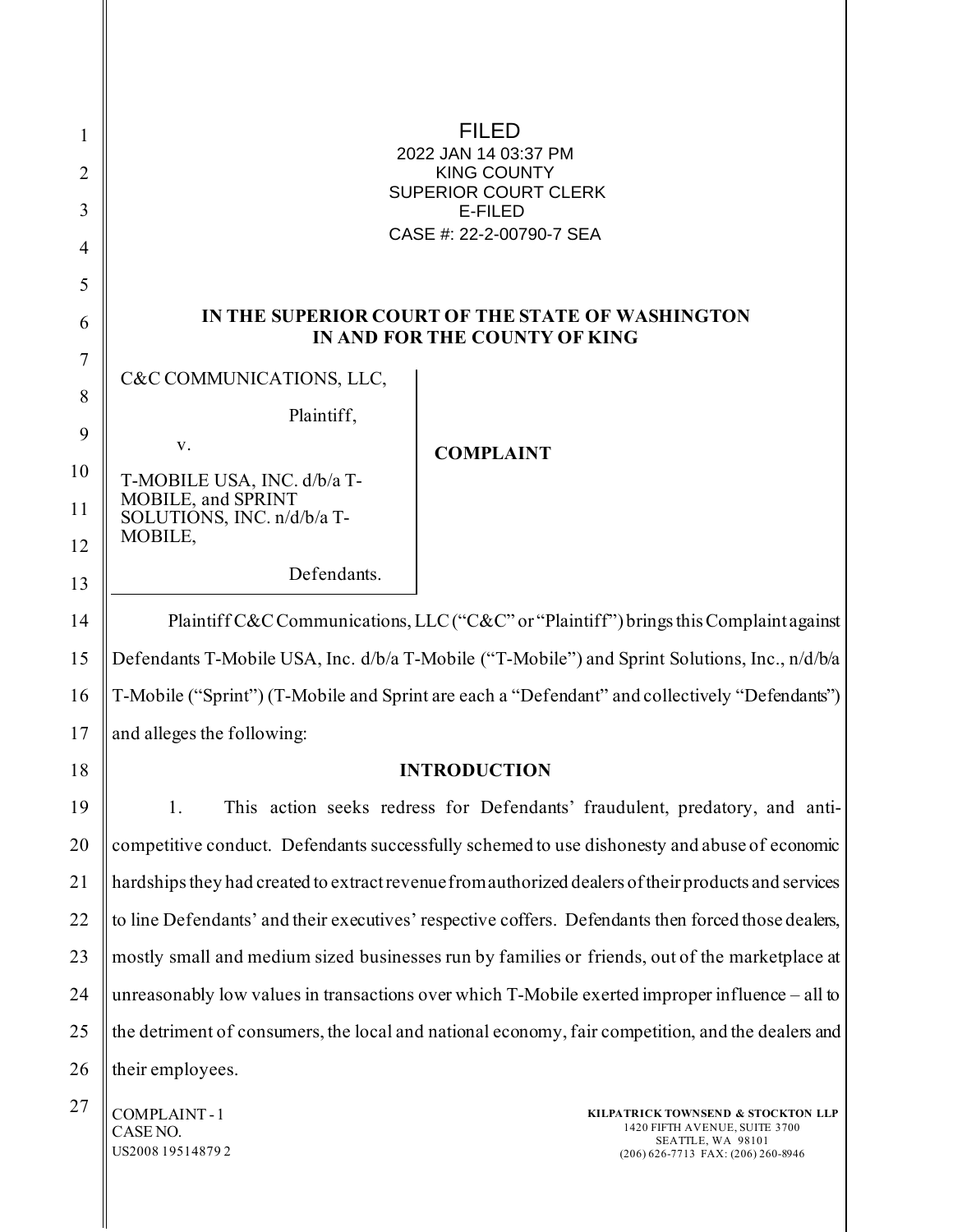1 2 3 4 5 6 7 8 9 10 11 12 13 14 15 16 17 18 19 20 21 22 23 24 25 26  $27$  COMPLAINT-2 CASE NO. US2008 19514879 2 **KILPATRICK TOWNSEND & STOCKTON LLP** 1420 FIFTH AVENUE, SUITE 3700 SEATTLE, WA 98101 (206) 626-7713 FAX: (206) 260-8946 2. Though the Defendants' wrongdoing is clear, T-Mobile has brazenly refused to address it short of litigation because T-Mobile believes that it has manipulated and weaponized the commercial and contractual relationship in a way that insulates it from liability for its pattern and practice of: a. Lying (affirmatively and by concealment) to trick dealers into entering into contracts with terms that T-Mobile then misconstrues and misapplies to disadvantage the dealers; b. Simultaneously creating economic pressure that left dealers with no legitimate choice, other than insolvency, but to sign T-Mobile's documents – all while providing unreasonably short deadlines to review T-Mobile's documents and allowing no edits to the same; c. Cheating the dealers out of promised and anticipated store numbers, compensation, and levels of operation, and diverting compensation to T-Mobile affiliates, and otherwise creating additional financial pressure; d. Forcing a fire-sale to another favored T-Mobile dealer at prices that T-Mobile unlawfully acted to depress; and e. Attempting to evade responsibility for flagrant illegality with unlawfully induced and invalid putative releases. 3. T-Mobile shuttered more than 20 small businesses, closed well over 1,000 "doors" (as cellular stores are referred to in the industry), caused thousands of people to lose their jobs, and negatively impacted numerous consumers locally and throughout the United States. The harm was especially prevalent for lower credit and rural customers. 4. Before it encountered Defendants' predatory conduct, C&C had been in business for approximately 14 years and was a very successful Sprint dealer, operating wireless stores in Oregon, California, Idaho, Utah, Texas, Oklahoma, and Washington and profitable business-to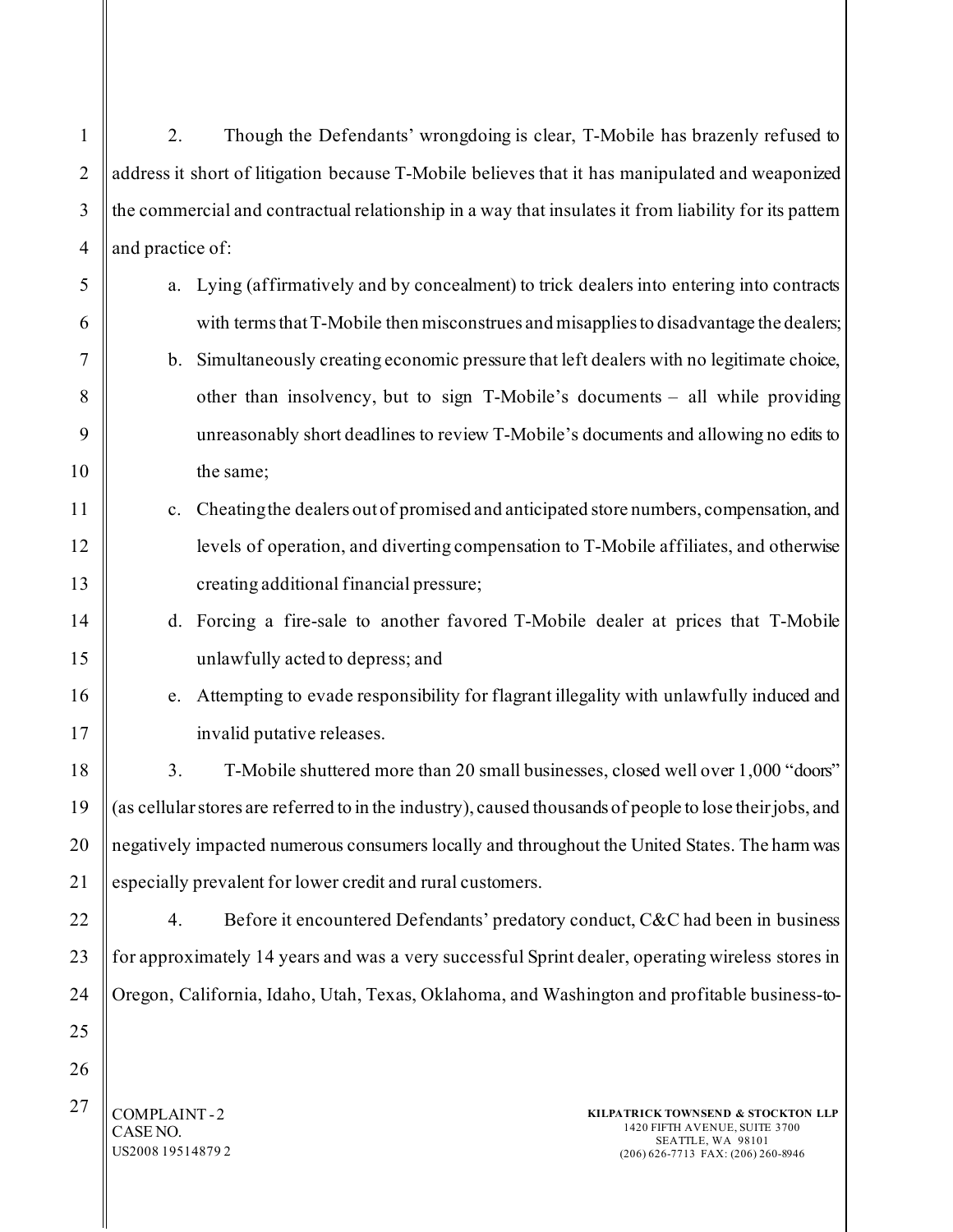business wireless sales. But T-Mobile unlawfully devastated C&C's business. When the dust settled, only 37 of C&C's 89<sup>[1](#page-2-0)</sup> stores remained to be sold at a T-Mobile-depressed value.

5. C&C brings this action to preserve the law and to recover for its injury.

1

2

3

### **PARTIES, VENUE, JURISDICTION, CHOICE OF LAW**

6. Plaintiff  $C&C$  is a limited liability company organized and existing under the laws of Washington and with a principal place of business in King County, Washington. C&C is a family-owned business and was one of the most successful legacy Sprint dealers prior to the Defendants' misconduct.

7. Defendant T-Mobile is a corporation organized and existing under the laws of Delaware, headquartered in Bellevue, Washington. T-Mobile is one of the largest and most powerful companies in the world.

8. Defendant Sprint is a Missouri corporation with its principal place of business at 6200 Sprint Parkway, Overland Park, Kansas 66251. Sprint was formerly a wireless services provider until it merged into T-Mobile.

9. Over the opposition and expressed concerns of many, and based on misrepresentations to regulators and the public, T-Mobile became the emerging and surviving brand in a \$26 billion all-shares merger with Sprint that left Sprint as a T-Mobile affiliate. The merger closed on April 1, 2020, and T-Mobile discontinued the Sprint brand a few months later.

10. Venue is proper in King County, Washington under RCW 4.12.020 because King County is the county in which the cause of action or some part thereof arose.

11. Pursuant to RCW 4.28.185 Defendants submitted to the jurisdiction of this Court by transacting business in Washington state, committing a tortious act within Washington state, and owning, using, or possessing property situated in Washington state. This court has original jurisdiction under RCW 2.08.010.

<span id="page-2-0"></span> $27 \parallel \text{COMPLAINT - 3}$ CASE NO. US2008 19514879 2 **KILPATRICK TOWNSEND & STOCKTON LLP** 1420 FIFTH AVENUE, SUITE 3700 SEATTLE, WA 98101 (206) 626-7713 FAX: (206) 260-8946 <sup>1</sup> At the time of the Sprint-T-Mobile merger, (April 1, 2020), C&C had 89 stores. At one point, C&C had 107 locations.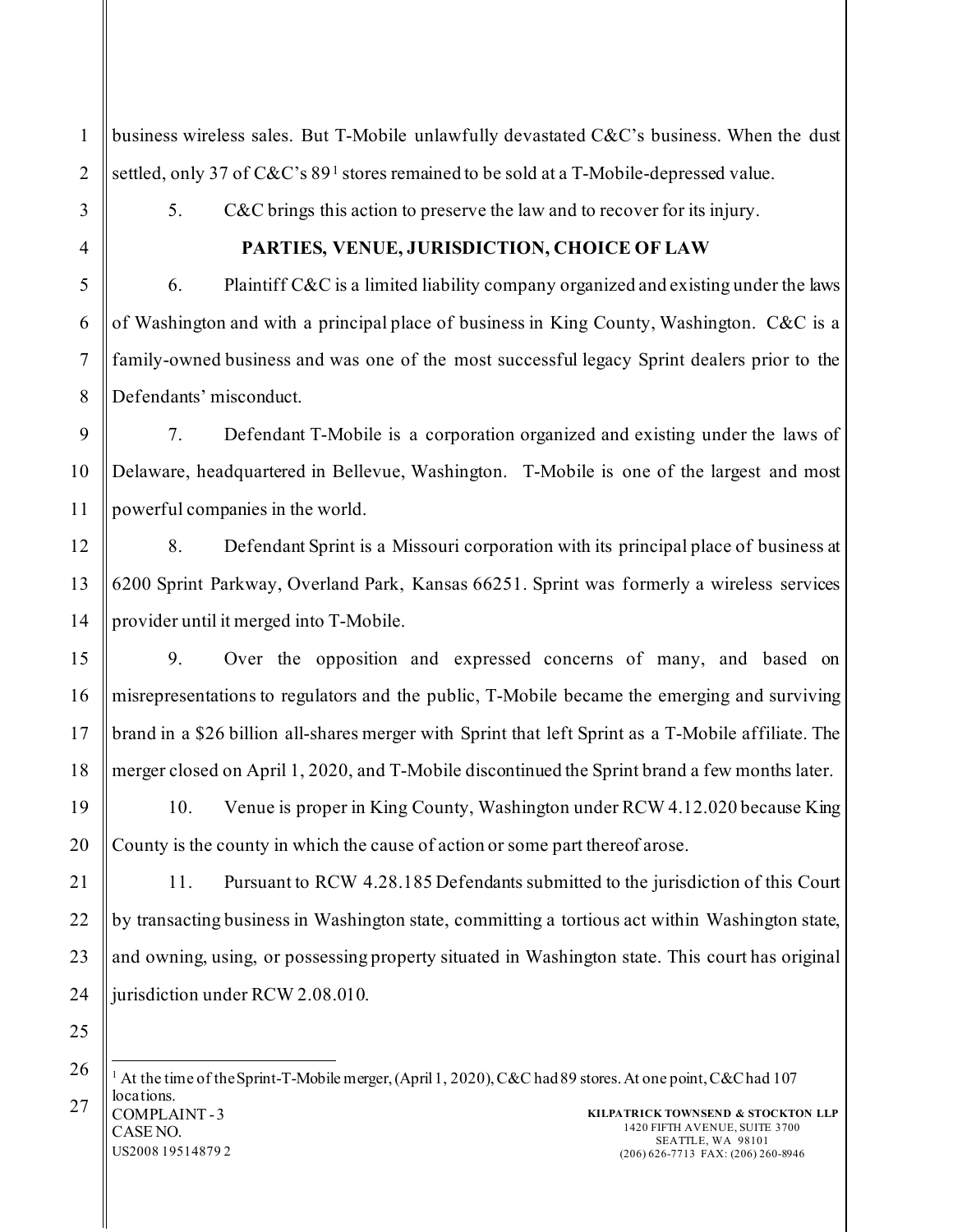12. Without waiving its rights to contest the T-Mobile Agreements, C&C brings claims under Washington law and reserves the right to being claims under laws of the states in which it did business and suffered harm.

### **FACTUAL ALLEGATIONS**

### **A. Background**

13. Private and authorized dealers like C&C commonly sell wireless products, accessories, and services. The dealers generally carry the services and products for a carrier, like Sprint or T-Mobile. Dealer stores are privately owned, but operate under the provider's brand.

14. The dealers are small to medium sized, often family-owned businesses like C&C, which help support the local economy, lease space for store locations, and provide numerous employment opportunities in the communities in which they are located – a high percentage of which are jobs for minorities and persons of color.<sup>[2](#page-3-0)</sup>

15. Dealers sell wireless plans, cell phones, and cell phone accessories. For each wireless plan they sell, dealers generally receive an initial commission and, thereafter, a monthly "continuing service award" or residual commission. Dealers depend on these initial and residual commissions for their livelihood, to meet payroll, and to pay the leases for their stores. T-Mobile unlawfully and unreasonably cut commissions and residuals already earned by legacy Sprint dealers.

16. The dealers sell services, phones, and accessories at retail store locations. The physical locations for the stores are leased by the dealers. The best dealers find good locations for their stores and provide good customer service to close sales to customers. Dealers undertake a significant financial commitment (and often personal guarantees for their principals) when they lease a store location, and good faith and fair dealing by the carriers (like T-Mobile) is a vital

<span id="page-3-0"></span><sup>2</sup> T-Mobile touts its pro-diversity positions, but contrary to these representations (and the promises it made to be permitted to merge with Sprint), its post-merger decimation of legacy Sprint dealers has resulted in a large loss of jobs disproportionately held by minorities and persons of color and fewer options for members of these communities.It has also cut jobs in, and otherwise harmed, rural communities.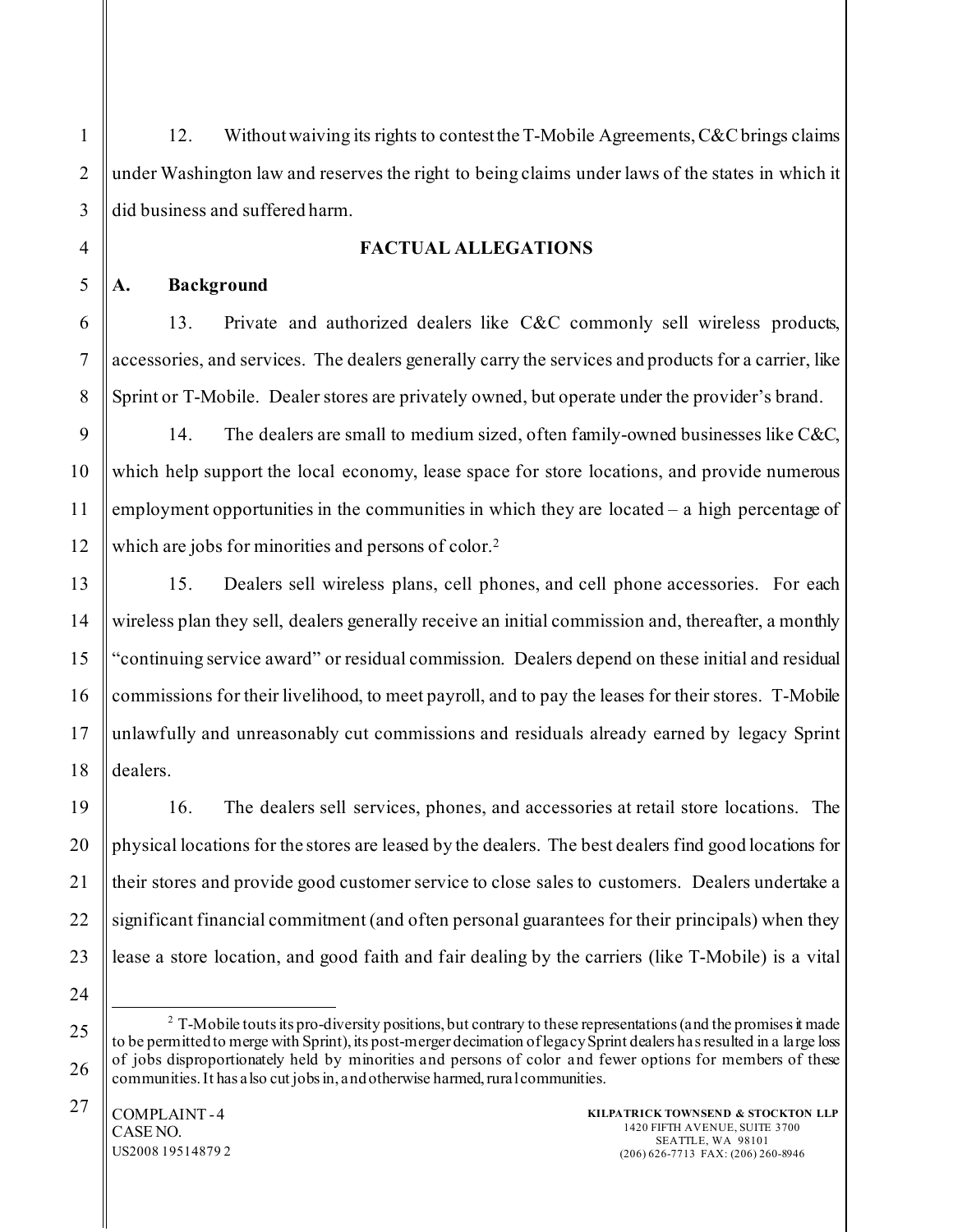1 2 component of the dealers meeting their financial commitments. This fact is well known to T-Mobile, which abused its position of power and deliberately did not act in good faith.

3

4

### **B. Founding of C&C and Establishment of C&C's Relationship with Sprint.**

17. From 2000 till early 2007, Mr. Robert Culp, C&C's principal, was employed with Sprint. In March 2007, Mr. Culp established C&C and opened his first Sprint location in Auburn, Washington.

18. Over the years, C&C excelled as a wireless products and services provider expanding its retail store footprint organically and through acquisitions across Washington and into Oregon, California, Idaho, Utah, Texas, and Oklahoma.

19. At the time of the Sprint-T-Mobile merger, C&C was party to an exclusive Authorized Representative Agreement and an Addendum thereto with Sprint (collectively, the "ARA"). There was significant time remaining on the term of the ARA, and C&C had no plans to wind down its operations or to close numerous stores, as its stores were performing well.

### **C. C&C Excelled as an Authorized Sprint Dealer and Expanded Its Footprint at Sprint's Behest.**

20. At a dealer summit that took place during January 29-31, 2018, Sprint heavily encouraged dealers, including C&C, to grow and add new locations, especially near competitors like T-Mobile. In light of C&C's track record of success, Sprint encouraged C&C to expand in markets that Sprint considered strategic or beneficial to Sprint. Sprint consistently ranked C&C as one of its top dealers in the country, and over time, C&C received numerous awards for being one of the best Sprint dealers in the country. Over time, C&C grew to 94 stores with over 400 employees.

**T-Mobile.** 

# **D. While Encouraging C&C to Expand, Sprint Concealed Its Plans of Merger with**

21. By late 2017, Sprint knew that it would soon be acquired by T-Mobile, but Sprint told C&C otherwise, assuring C&C (and other legacy Sprint dealers) that Sprint would remain a "stand-alone company." Sprint's CEO Marcelo Claure specifically made this statement.

 $27$  COMPLAINT-5 CASE NO. US2008 19514879 2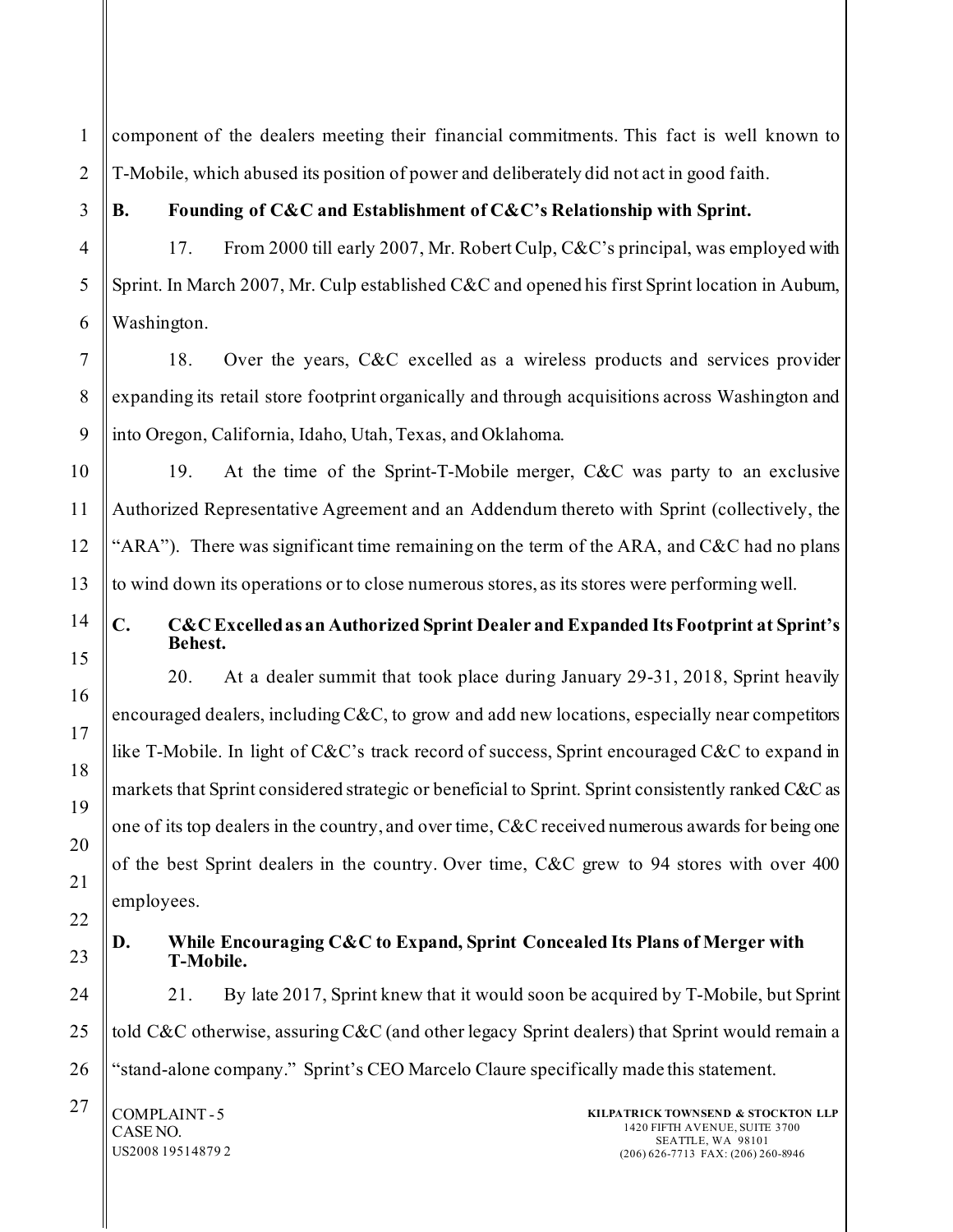22. Sprint concealed the truth about the merger from C&C (and other dealers) and repeatedly encouraged C&C to open and acquire new stores, and specifically encouraged C&C (and other dealers) to open stores that were in close proximity to T-Mobile stores. Further, solely upon Sprint's encouragement, in January 2019, C&C became an authorized dealer for Boost Mobile and opened 12 Boost Mobile stores. Sprint misled  $C\&C$  into believing that this venture would significantly profit C&C. Upon information and belief, these misrepresentations and concealments were made to protect Sprint's position in its negotiations with T-Mobile and to increase the profits that Sprint and its executives could extract through the coming merger, by encouraging continued dealer growth in competition with T-Mobile and by convincing successful businesses like C&C to remain with Sprint, notwithstanding Sprint's knowledge of the impending merger rumors.

23. Sprint knew at all times that the Boost venture would be a massive failure for the investing dealer, C&C. And that is what happened. C&C lost approximately \$1 million during the 12 months it operated the Boost Mobile stores. With no chance of recouping its losses and to prevent further loss, C&C sold the 12 Boost Mobile stores on December 31, 2019. At the time of the sale, C&C had approximately \$320,000 in inventory across the 12 Boost Mobile stores and in fact, C&C handed over that inventory to the buyer at no cost to persuade the buyer to close the deal.

24. Contrary to Sprint's representations, on April 29, 2018, Sprint and T-Mobile announced that they had reached a definitive merger agreement, which was inconsistent with the information that Sprint has provided to its dealers, including C&C.

**E. Sprint and T-Mobile Merged, and T-Mobile Coerced and Fraudulently Induced C&C to Enter Into New Agreements with Pressure and Misrepresentations.** 

25. Sprint and T-Mobile finalized the merger on April 1, 2020.

 $27$  COMPLAINT-6 CASE NO. US2008 19514879 2 **KILPATRICK TOWNSEND & STOCKTON LLP** 1420 FIFTH AVENUE, SUITE 3700 SEATTLE, WA 98101 (206) 626-7713 FAX: (206) 260-8946 26. To obtain the necessary approvals from the Department of Justice and regulatory agencies, T-Mobile made broad, sweeping promises to the government and to the public that the merger would increase competition in wireless and broadband for consumers, deliver significant

1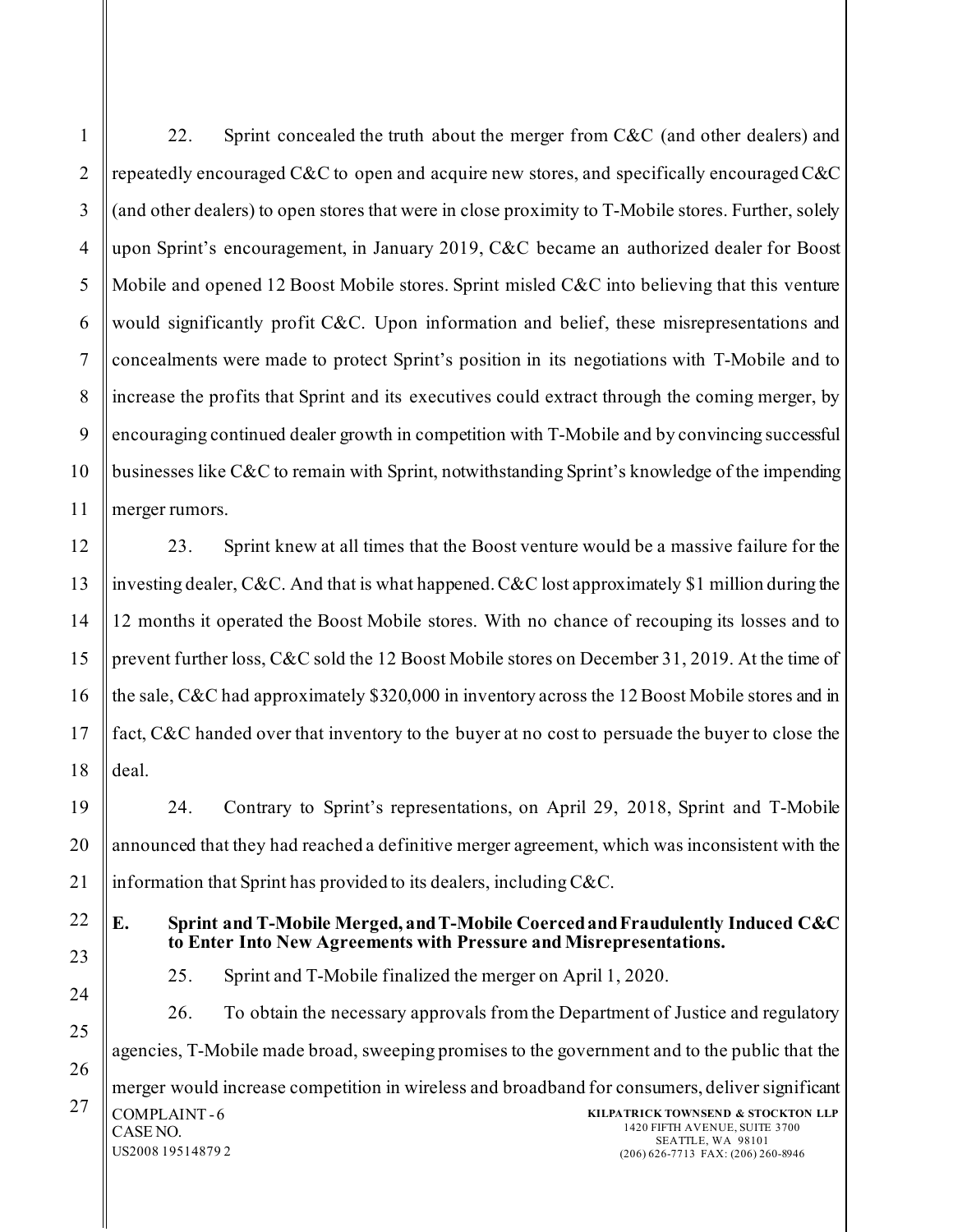1 2 3 4 5 benefits to consumers nationwide, result in the opening of 600 or more new retail stores in rural areas and small towns that would create approximately 5,000 new retail jobs, and create thousands of new U.S. jobs directly and indirectly, and that it would not produce anti-competitive behavior. In Marcelo Claure's written testimony on June 27, 2018 before the Senate Committee on the Judiciary Subcommittee on Antitrust, Competition Policy and Consumer Rights, Marcelo disingenuously touted the merger as "a procompetitive merger that will benefit American consumers, American workers, and the American economy."

27. But as the ink was drying on the final merger approval documents, T-Mobile was already implementing an anticompetitive scheme to suppress legacy Sprint dealers, cut stores (thereby reducing jobs), and reduce compensation otherwise payable to the legacy Sprint dealers.

28. **First**, T-Mobile locked dealers into their current positions, which prevented them from having viable options following the merger. On April 10, 2020, T-Mobile and Sprint placed a moratorium on any requests by dealers to sell stores after commercial launch of T-Mobile (expected mid to late summer 2020). T-Mobile and Sprint constantly extended the moratorium, which lasted until November 17, 2020.

29. Despite the moratorium, upon information and belief, T-Mobile approved and allowed two T-Mobile favored dealers to each complete an acquisition.

30. **Second**, T-Mobile imposed massive store cuts, which far exceeded the cuts it had represented would occur. On or about April 19, 2020, representatives from T-Mobile met with C&C to present T-Mobile's post-merger dealer strategy as it pertained to C&C. In the presentation, T-Mobile:

> a. announced the closure of 21 of C&C's 89 stores during the month of April, 2020 (24%), despite T-Mobile previously implying that closures would remain in the 10- 15%;

 $27$  COMPLAINT-7 CASE NO. US2008 19514879 2

**KILPATRICK TOWNSEND & STOCKTON LLP** 1420 FIFTH AVENUE, SUITE 3700 SEATTLE, WA 98101 (206) 626-7713 FAX: (206) 260-8946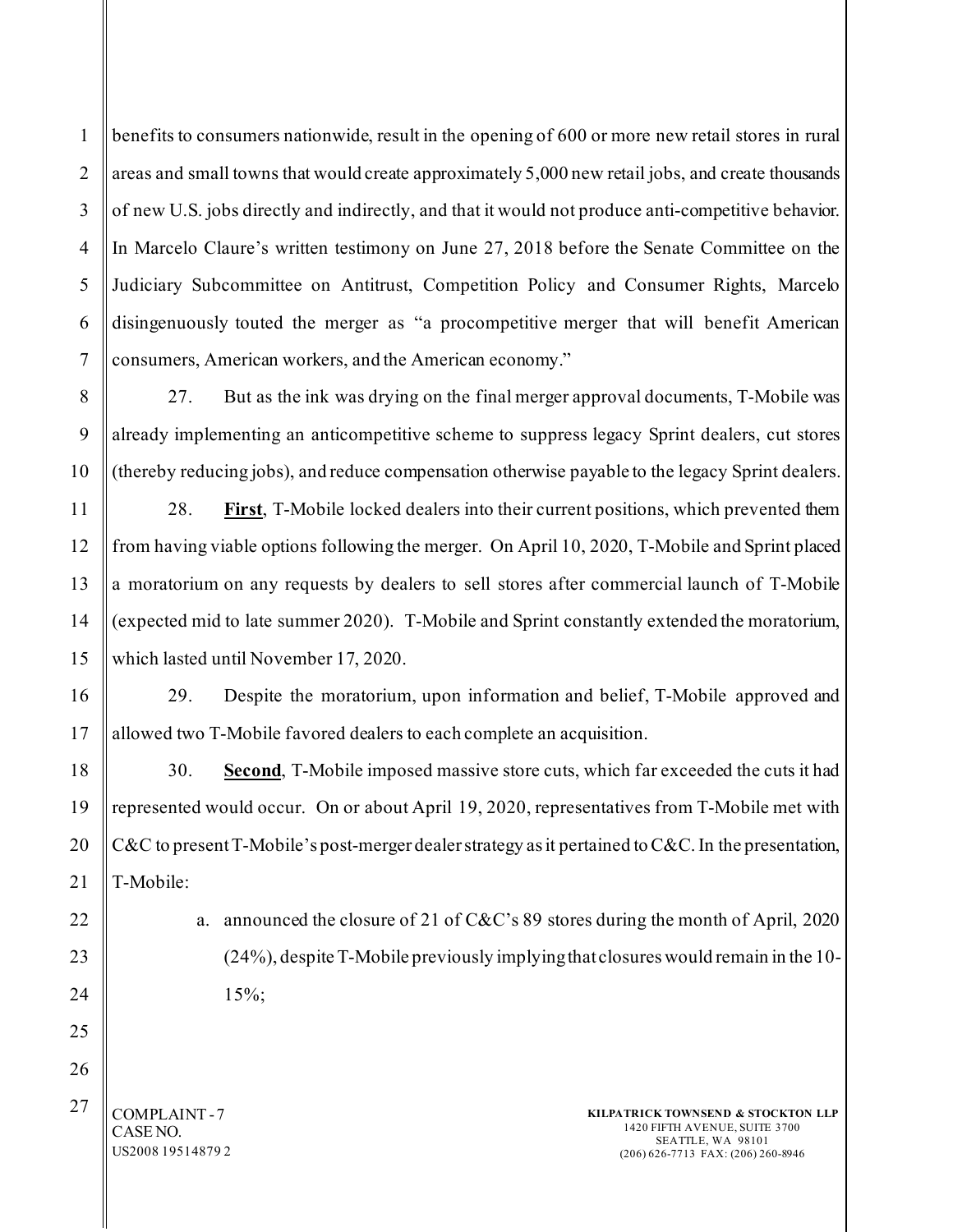b. falsely represented that the store closures were based on extreme proximity to other T-Mobile stores and that T-Mobile was instituting a similar number of closures for legacy Sprint and T-Mobile dealers alike; and

31. C&C reasonably believed that these closures were the only closures T-Mobile would institute because T-Mobile's dealer strategy presentation to C&C made no mention of further closures and was intentionally designed to give the impression there would be none.

32. T-Mobile representative Doug Chartier assured C&C that it was "okay to shrink to regrow" and that T-Mobile wanted "best performers," including C&C, to be "well capitalized and in good financial position." Another T-Mobile representative, Cody Welker, told C&C that other dealers had lost many more doors than C&C had and that C&C's loss was "significantly less than" expected.

33. **Third**, T-Mobile imposed crippling cuts of earned residual commissions as conditions of doing business with T-Mobile. For the putative privilege of being a T-Mobilebranded dealer and selling T-Mobile services, T-Mobile also charged C&C massive front-end fees in the form of withholding residual commissions that C&C was already entitled to receive from Sprint. Specifically, T-Mobile refused to pay and wrongfully withheld C&C's rightfully-earned CSAs for the stores it required C&C to close and substantially reduced the total payments for C&C's remaining CSAs.

34. **Fourth**, T-Mobile bullied C&C into signing one-sided and disadvantageous contracts, using wrongful coercion and economic duress that T-Mobile manufactured and leveraged to leave C&C with no viable economic choice but to sign. On or about May 5, 2020, T-Mobile sent C&C the documentation that would require C&C to wind down its existing agreements with Sprint, enter into numerous new Retailer Services Agreements (one for each geographic area in which C&C operated) with T-Mobile, and submit an individual guaranty executed by Mr. Robert Culp (collectively the "T-Mobile Agreement Package"). The Agreement Package consisted of 267 pages of legally dense, adhesion contracts, and despite the burdensome

 $27$  COMPLAINT-8 CASE NO. US2008 19514879 2

1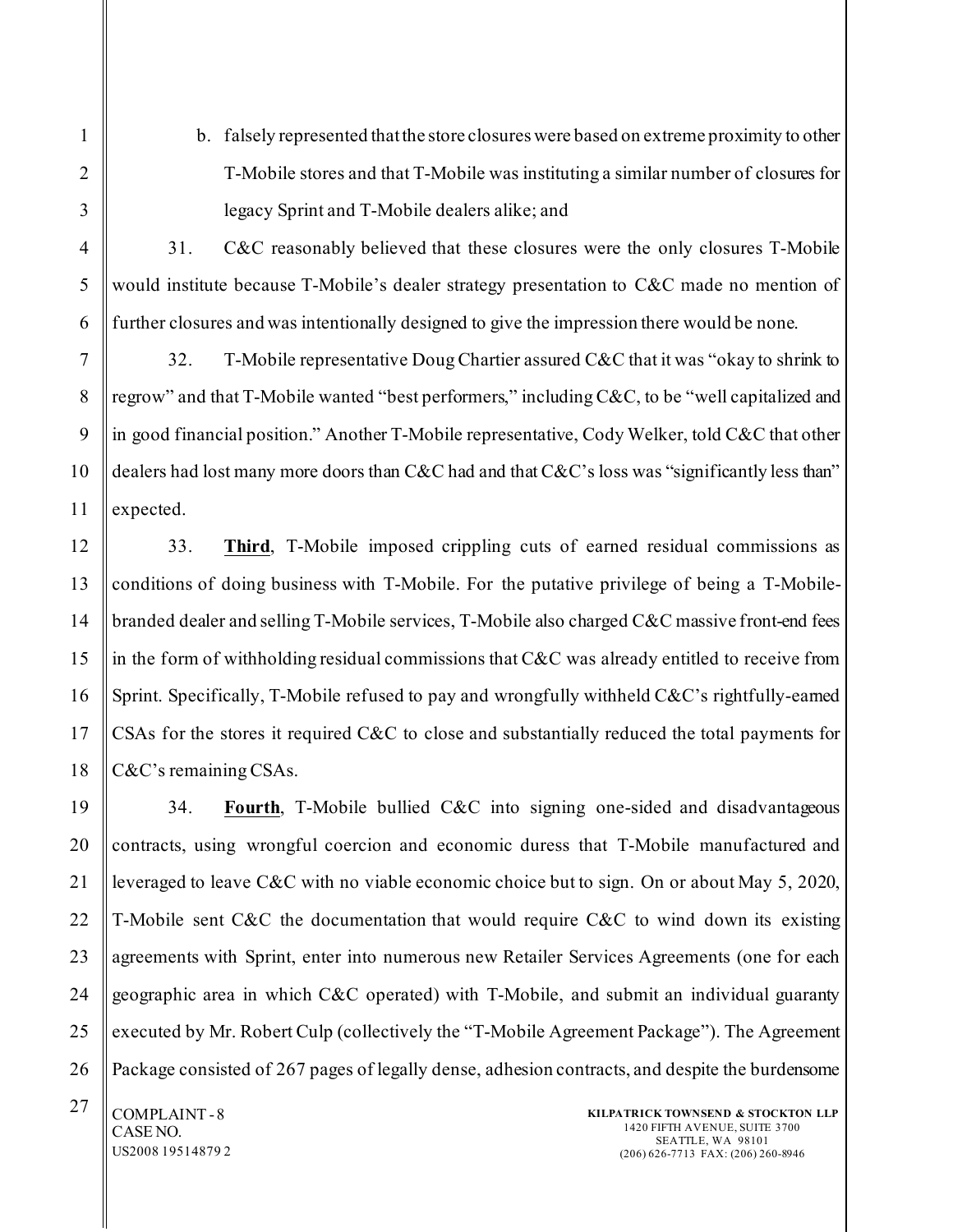1 2 nature of the documents, T-Mobile required their execution within 3 days after receipt of the documents. T-Mobile was well aware of the economic reality, namely, that like any other dealer, C&C had monthly lease, payroll, debt-service and other commitments that it could not meet unless it had an active carrier contract.

35. Notably, T-Mobile had wrongfully forecasted that it would refuse to honor the Sprint contracts T-Mobile had acquired. T-Mobile further advised C&C that, because Sprint no longer existed, T-Mobile was not obligated to honor or to provide any benefits under the existing Sprint contracts (the ARA and ARA Addendum, which T-Mobile had acquired in the merger and were effective through August 6, 2022) and would not allow C&C to sell any T-Mobile phones or services unless it signed the Agreement Package.

36. T-Mobile brazenly took the opposite position with respect to  $C\&C$ 's burdens under the existing Sprint contracts, stating it would continue to enforce those burdens, including the noncompete, against C&C until it signed the T-Mobile Agreement Package. In other words, C&C could lose, but it could not win, and it could stave off ruin only by doing as T-Mobile demanded.

37. Callous to the difficulty it had imposed, and unwilling to negotiate, T-Mobile then rushed the signing of the T-Mobile Agreement Package. T-Mobile pressured C&C to sign these documents quickly and repeatedly emphasized that terms were non-negotiable and that to be a T-Mobile authorized dealer, C&C must sign these agreements.<sup>[3](#page-8-0)</sup>

38. T-Mobile also stated that if C&C did not execute the Agreement Package within the arbitrary three-day deadline, T-Mobile would withhold necessary store remodeling funds. T-Mobile required all legacy Sprint dealers, including  $C&C$ , to "refresh" (i.e., remodel) their stores under the new T-Mobile brand and complete the same by July 17, 2020.

<span id="page-8-0"></span><sup>&</sup>lt;sup>3</sup> C&C had no legitimate option of suing T-Mobile to a void signing these Agreements, because, if it did not sign them, C&C would lack the cash flow from selling wireless services and products that it would have needed to fund litigation against T-Mobile and Sprint, which were, conversely, well capitalized to resist a challenge (and draw it out and punish C&C). Indeed, T-Mobile has an unlawful pattern and practice of retaliating against dealers that stand up to it.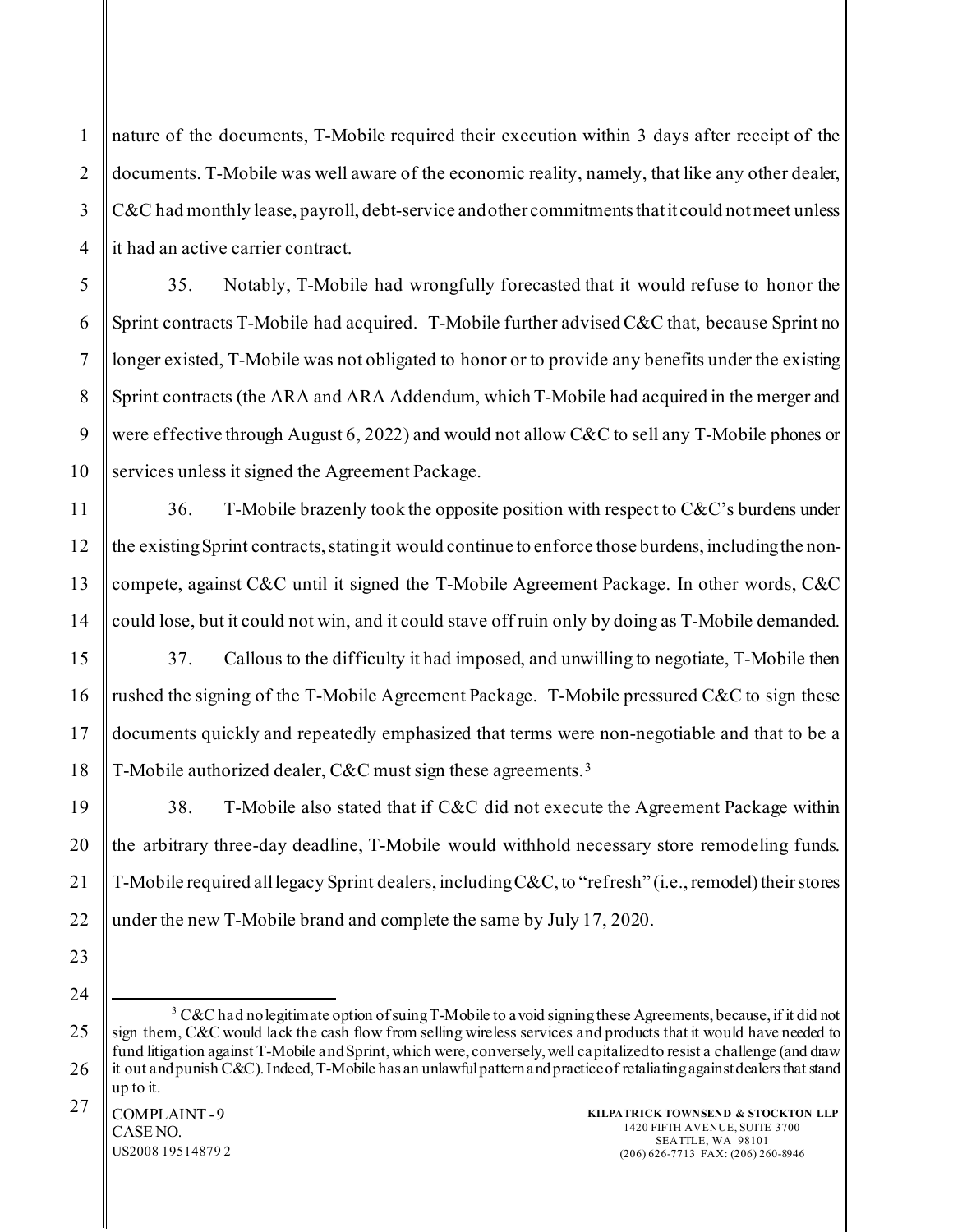39. When C&C communicated its concerns about the T-Mobile Agreement Package, including, among others, T-Mobile taking millions of C&C's rightfully-earned CSAs and the personal guaranty which was not only unfair, but also false inasmuch as they indicated that Mr. Robert Culp wanted to sign them, T-Mobile responded that it does not entertain redlines or make exceptions and all documents were non-negotiable.

40. T-Mobile also untruthfully represented that C&C would be subject to a corporate guaranty, not Mr. Robert Culp's personal guaranty.

41. As a practical matter, T-Mobile knew that C&C had no choice but to sign the new T-Mobile Agreement Package. On May 13, 2020, Scott Keen, who had been promoted to a director at T-Mobile, told C&C that the only options were to move forward with T-Mobile as a T-Mobile preferred retailer, close the business, or sell it.

42. But C&C could not close the business without becoming insolvent and remaining liable for lease payments and other recurring expenses, not to mention obligations to Sprint (e.g., non-competition clauses and 180 day chargebacks for customer deactivations). Nor could C&C sell the business because of T-Mobile's moratorium.

43. Sprint and T-Mobile conspired with its affiliates to further tip the scale in favor of ensuring that C&C (and other dealers) had no options and ensuring that Sprint and T-Mobile extracted unreasonable payments from those dealers.

44. The conspiracy involved Sprint's affiliate Brightstar, which was a Sprint-preferred vendor of phones and accessories. But it also enjoyed suspiciously close connections to Sprint and T-Mobile. Brightstar was founded by Sprint's former CEO Marcelo Claure, and owned by Softbank, for which Marcelo Claure was also an executive. Softbank, in turn, formerly owned a majority ownership in Sprint, and Mr. Claure served post-merger as the Chairman of T-Mobile's Board. During the onset of the COVID-pandemic, this incestuous T-Mobile-Sprint-Softbank-Brightstar-Claure conglomeration took actions that wreaked havoc on the finances of C&C (and the legacy Sprint dealers generally).

 $27$  COMPLAINT-10 CASE NO. US2008 19514879 2

1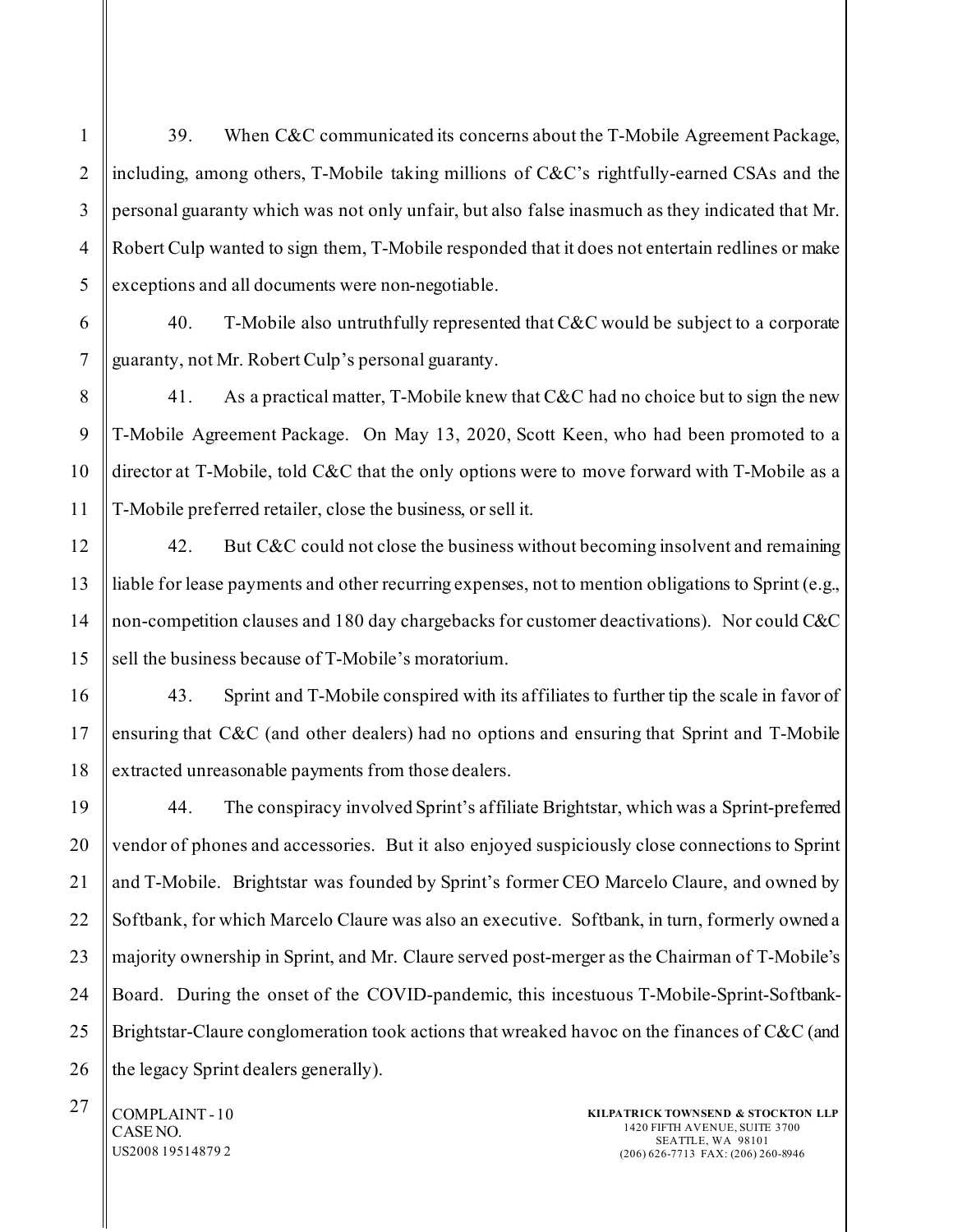45. Sprint and T-Mobile imposed additional financial distress on C&C when they withheld C&C's commissions during March and April 2020 and diverted them to Brightstar.

1

2

3

4

5

46. To make matters worse, effective May 4, 2020 (one day before T-Mobile sent the Agreement Package), Brightstar reduced C&C's device credit facility from \$20 million to \$3 million and required C&C to comply with the new credit facility limit and terms. The failure to do so would have precluded C&C from being a T-Mobile dealer. Further, after the merger, T-Mobile forbade C&C from making independent sales of accessories, which reduced C&C's profitability by hundreds of thousands of dollars on a monthly basis. In fact, C&C had approximately \$730,000 worth of inventory that T-Mobile forbade it from selling, ultimately forcing it to liquidate that inventory for a meager amount of \$20,000.

47. T-Mobile, Sprint, and Brightstar thus illegally controlled C&C's free cash flow and ability to maneuver through the merger and destroyed  $C\&C$ 's ability to purchase future device inventory that was much needed for its stores.

48. C&C was not able to renew its bank credit facility with all of the uncertainty from the merger, lease renewals, and initial round of 30% of store closures. This combination of circumstances entirely deprived C&C of the ability to meet its expenses of approximately \$2.4 million per month in real estate lease payments, employee payroll and benefits, payroll taxes, utilities, inventory carrying costs, operating expenses, and debt service in the absence of the ability to sell T-Mobile services. Some of the lease obligations were personally guaranteed by Mr. Culp.

49. Under such distress, which was T-Mobile's fault, C&C had no alternative to signing the Agreement Package other than going bankrupt and losing the family, generational business that had existed for more than 13 years.

50. Even then, prior to executing the Agreement Package, C&C directly asked whether T-Mobile would institute any additional rounds of store closures and what the future of the surviving locations was with uncertainty hanging over the lease renewals.

 $27$  COMPLAINT-11 CASE NO. US2008 19514879 2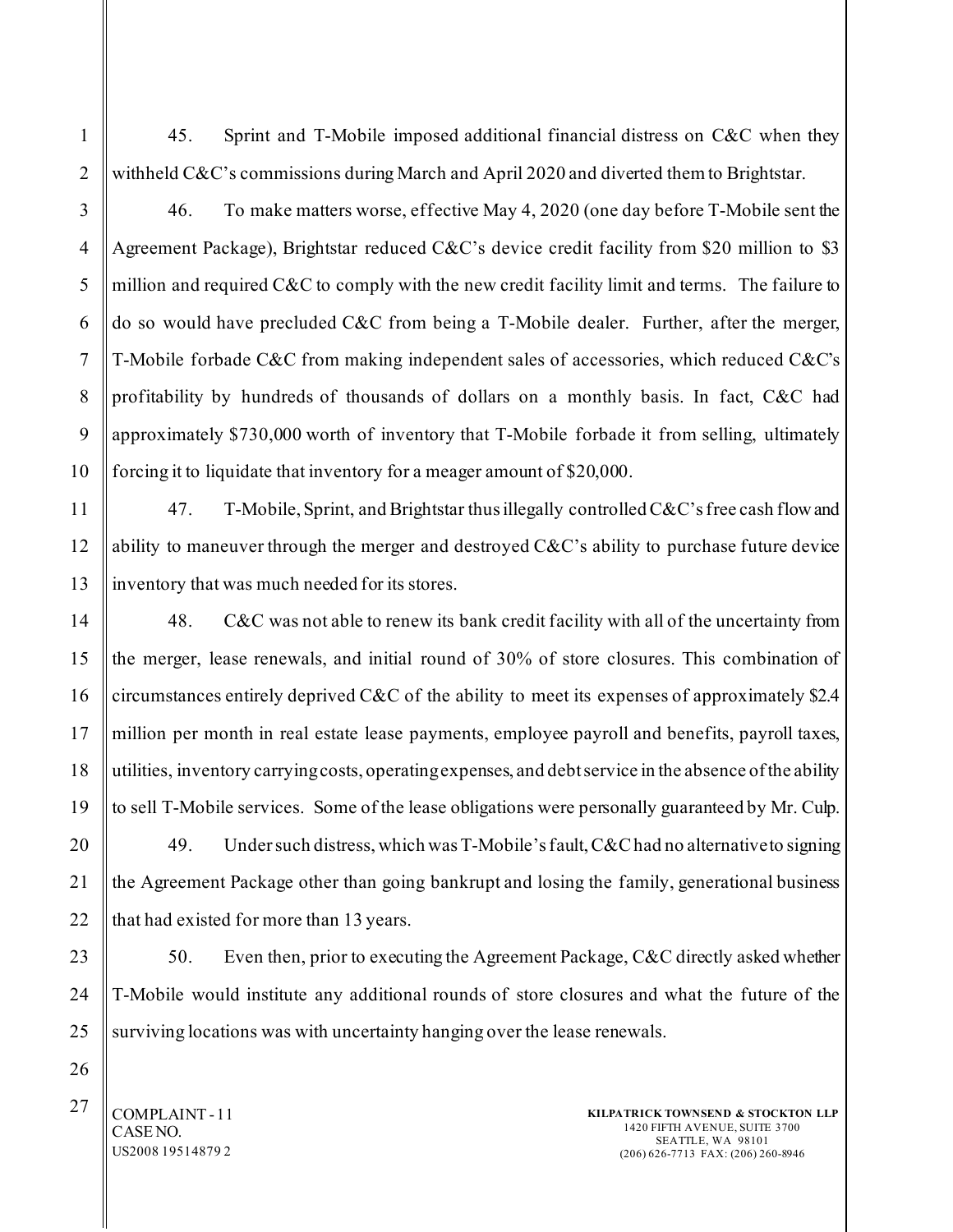51. T-Mobile assured C&C there would not be another round of closures announced in 2020, and none of T-Mobile's strategic operating and merger plans shared with C&C for 2020 disclosed any future store closures in 2020 prior to the signing of the Agreement Package.

52. According to T-Mobile's representatives, the closures that T-Mobile had actually disclosed were part of a "shrink to grow" strategy, pursuant to which T-Mobile would close – on a fair and reasonable basis – stores that were in close proximity to one another and then allow dealers, like C&C, to grow by adding new locations in new areas with the intent of having T-Mobile dealers scale to 100 stores over time.

53. Indeed, multiple different T-Mobile representatives repeatedly assured C&C that T-Mobile would facilitate expansion and growth by C&C.

54. T-Mobile knew – but concealed from  $C&C$  – that it would only be allowed to shrink, but never grow, unless a dealer was a favored T-Mobile dealer. As C&C was not a favored legacy T-Mobile dealer, C&C experienced a mandated "shrink, but not grow" strategy forced by T-Mobile, and T-Mobile intentionally planned and structured the Wind Down Addendum[4](#page-11-0) and other pre- and post-merger activities to put C&C and other small family-owned dealers like C&C in a position that they could not grow.

55. Upon information and belief, at that time T-Mobile knew that it would make multiple additional closures of C&C stores and there would be additional rounds of closures, and T-Mobile fraudulently concealed this fact from C&C.[5](#page-11-1)

56. C&C signed the Agreement Package on May 14, 2020, under the economic and social duress created by T-Mobile and based on T-Mobile's fraudulent misrepresentations that it

<span id="page-11-0"></span><sup>&</sup>lt;sup>4</sup> The Wind Down Addendum was horribly one-sided. It provided limited "door closing benefits" for stores (referred to in the business as "doors") that C&Cdid not want to close, and disproportionately took away benefits for those stores that C&C had always enjoyed under the Sprint Agreements. For example, the Wind Down Addendum robbed C&C of continuing service awards ("CSAs" or "residuals") for the doors, which were monthly amounts received by dealers for each wireless service a greement contract they sold to a customer. Under Sprint, C&C received residuals for a customer sale at a location even after that location closed. Under T-Mobile, C&C did not.

<span id="page-11-1"></span> $<sup>5</sup>$  Upon information and belief, T-Mobile disregarded the advice of the real estate advisors upon which it</sup> normally relied in deciding which stores to slash.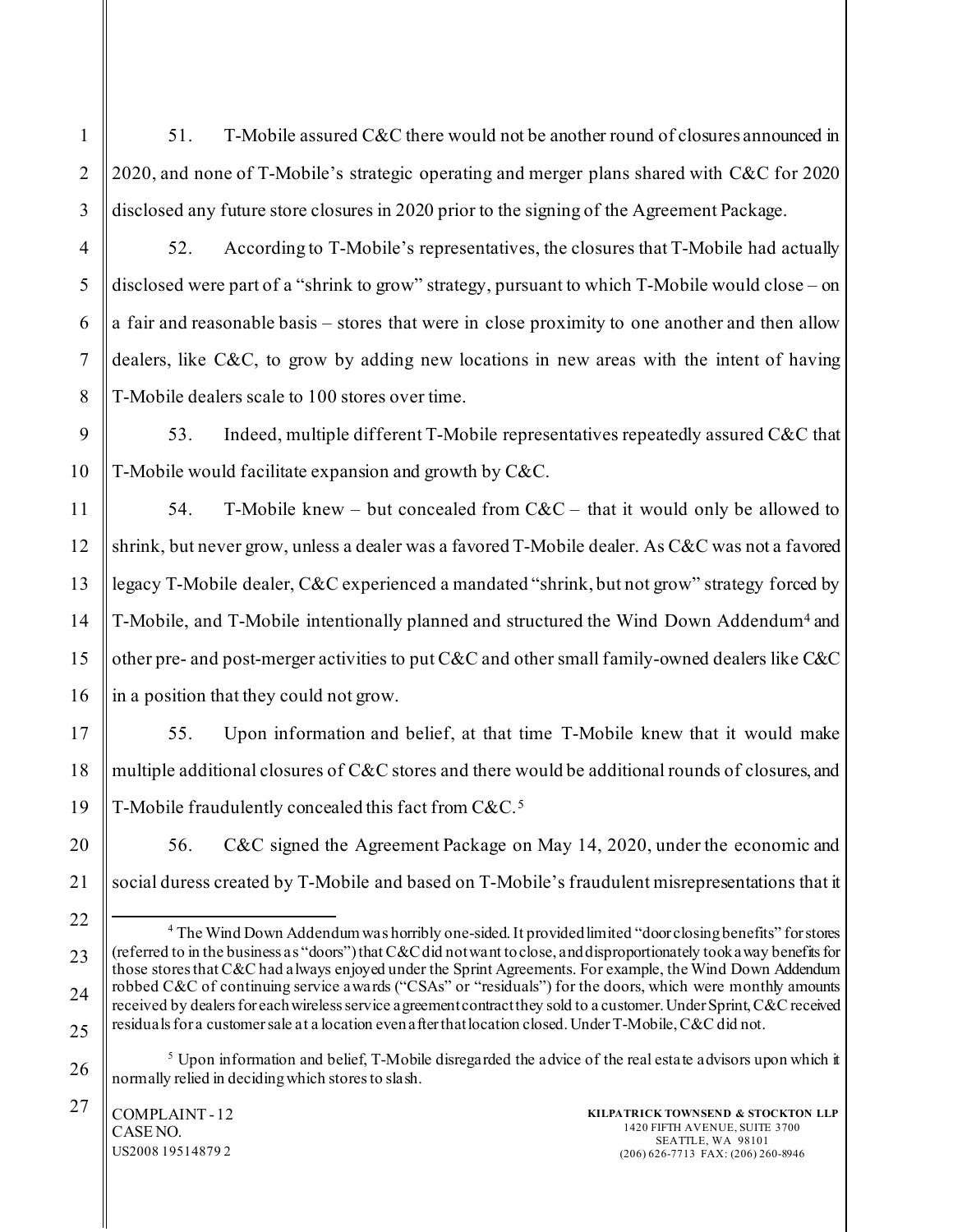1 2 3 4 would not engage in another round of closures and T-Mobile's concealment of the truth, which was indeed the opposite. The signed documents included the T-Mobile Agreements, the Wind Down Addendum, and Mr. Robert Culp's personal guaranty, despite previously and untruthfully representation that only a corporate, not a personal guaranty, would be needed.

57. Only two weeks later, on May 28, 2020, T-Mobile took advantage of its new, forced contractual relationships, when T-Mobile placed on hold all dealer lease renewals and/or approvals until November 17, 2020.

### **F. T-Mobile's Agreements Were Unduly Oppressive, Particularly Given T-Mobile's Unreasonable Interpretations To Create Truly Oppressive Terms.**

58. The T-Mobile Agreements provide for five year terms. T-Mobile represented that it was providing C&C with a 5-year agreement instead of the 6-month agreement it was offering other legacy Sprint dealers because  $C&C$  was a top performing dealer. The reality, however, was that T-Mobile needed longer to dismantle dealers in the 5-year category, and the longer term created a longer period of obligations (non-competes and guarantees) for certain dealers like C&C to reduce the likelihood of competition with T-Mobile.

59. The T-Mobile Agreements provide that the parties can only terminate them for material, uncured default. T-Mobile unilaterally interpreted the Agreement to evade this limited termination provision by relying on other provisions of the Agreement to shut down C&C's business without any uncured default by C&C.

60. The T-Mobile Agreements provide that a party can close a C&C store for any reason or no reason with at least 120-days' written notice. They go on, however, to limit this right for C&C to situations in which T-Mobile approves. The plain language, purpose, and intent of the provision was to allow for one-off closings of stores that were not performing well or were inconvenient to operate. However, T-Mobile adopted an untenable and unethical interpretation of the provision, namely, that T-Mobile could make a round of closures under the provision for T-Mobile's sole benefit. No rational or fair person could interpret the agreement this way, as the prior need for a Wind Down Addendum to address significant closures indicated.

**KILPATRICK TOWNSEND & STOCKTON LLP** 1420 FIFTH AVENUE, SUITE 3700 SEATTLE, WA 98101 (206) 626-7713 FAX: (206) 260-8946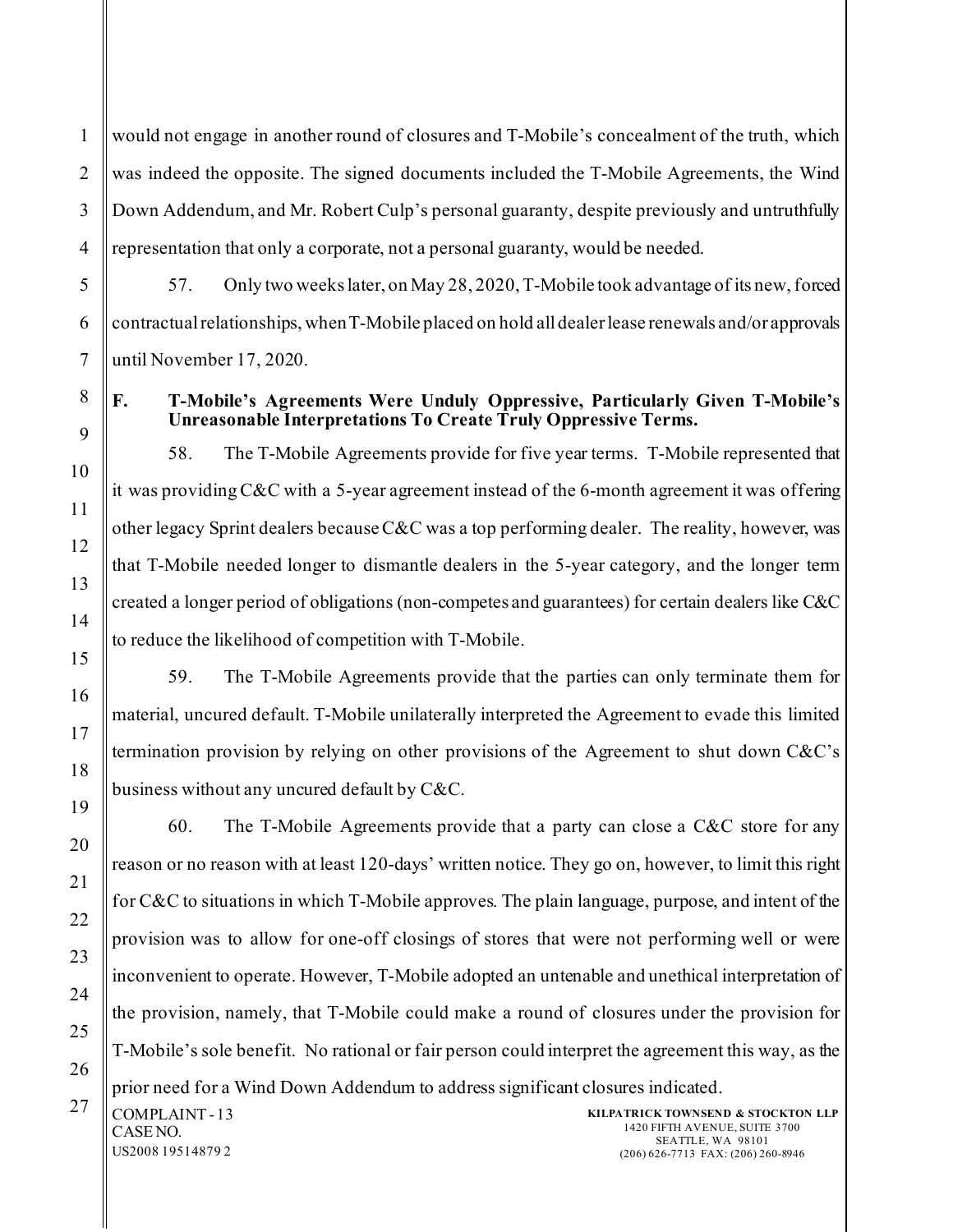61. Growth was entirely in the hands of T-Mobile, which gave itself sole discretion to approve or reject new store locations as well as the renewal of any existing store locations. In essence, such a provision tied C&C's future to T-Mobile's good faith, which, it turned out, would be non-existent.

62. The T-Mobile Agreements also contain a broad covenant not to compete, which applies during the term of the Agreement and for 1-year afterwards and prohibits not only C&C, but also its principals and owners, and any successor entity, from competing with T-Mobile or its dealers in virtually any capacity. Stated differently, T-Mobile closed all of the exit doors for any dealers who did not want to endure its ruinous activity; it impeded the free alienation of businesses and stifled legitimate competition in the marketplace.

63. The T-Mobile Agreements (and the Sprint Wind Down Addendum) also greatly reduced C&C's compensation, depriving it of, among other things, the CSAs it had earned and creating a less profitable platform than the Sprint agreements it had supplanted.

64. The T-Mobile Agreements (and the Wind Down Addendum) also purported to include releases. However, as indicated above, those releases are invalid because they were the product of fraud, coercion, and overriding economic duress created by T-Mobile.[6](#page-13-0)

65. If it truly had choices and had awareness of the lawlessness T-Mobile would seek to impose under guise of these putative contracts, why would any rational person sign such agreements?

**G. T-Mobile Engaged in a Pattern and Practice of Anti-Competitive Behavior and Suppression Efforts to Destroy C&C and Instituted Additional Closures Despite Representations to the Contrary.**

66. Shortly after the Sprint-T-Mobile merger, T-Mobile began engaging in a litany of

anti-competitive, unfair and deceptive behavior aimed at driving C&C and other legacy Sprint

1

<span id="page-13-0"></span><sup>6</sup> T-Mobile had a pattern and practice of applying financial and other pressure to sign releases. Upon information and belief, T-Mobile even sent them to low-level managers and were constantly applying pressure to dealers to sign such items as part of an obvious attempt to tie up loose ends and to try to avoid – under duress and without adequate consideration – consequences for fraudulent, unfair, and anti-competitive conduct.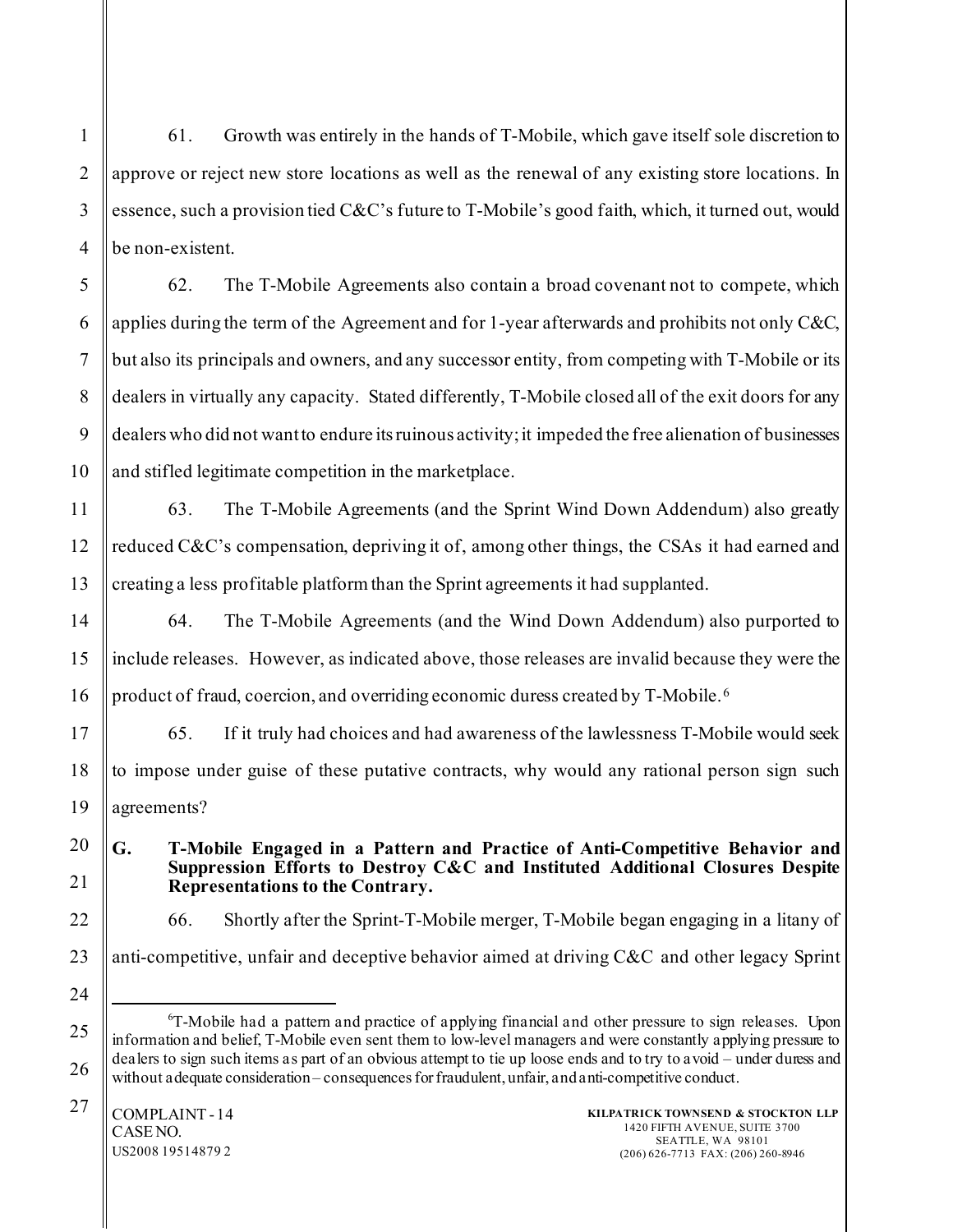1

CASE NO. US2008 19514879 2

- retailers out of the marketplace.
- 2 3 4 5 6 7 8 9 10 11 12 13 14 15 16 17 18 19 20 21 22 23 24 25 26  $27 \parallel$  COMPLAINT - 15 **KILPATRICK TOWNSEND & STOCKTON LLP** 67. T-Mobile unlawfully weaponized the commercial relationship and used the T-Mobile Agreements' terms to unfairly disadvantage C&C when it, without limitation: a. Required C&C to sign the Sprint Wind Down Addendum concurrently with the T-Mobile RSA Agreement; b. Closed of C&C's 29 stores (nearly 30%) despite representing to C&C that its closures would remain in the 10-15% range and committing that there would be a similar number of closures for legacy Sprint and T-Mobile dealers; c. Forecasted additional closures of C&C's stores at unfair and unforeseeable (to C&C) percentages that effectively drove C&C to either fire sale the business or go out of business itself; d. Kept C&C's earned CSAs or residuals for closed stores; e. Reduced C&C and other legacy Sprint dealers earned CSAs or residuals and provided more time for CSAs to be reduced on the backend with customer deactivations; f. Continued to chargeback for customer deactivations for 180 days for the 29 stores T-Mobile closed while simultaneously confiscating all earned CSAs or residuals payable to C&C for these same stores; g. Held all store lease renewal decisions until November 17, 2020, causing C&C to incur holdover rent penalties (T-Mobile refused to assist with the holdover rent increases), lease defaults, and missed lease renewal notice deadlines which had fixed renewal pricing; h. Provided deficient or no signage for the stores after the merger, initially providing only a banner which was far less effective than real signage at encouraging customer traffic;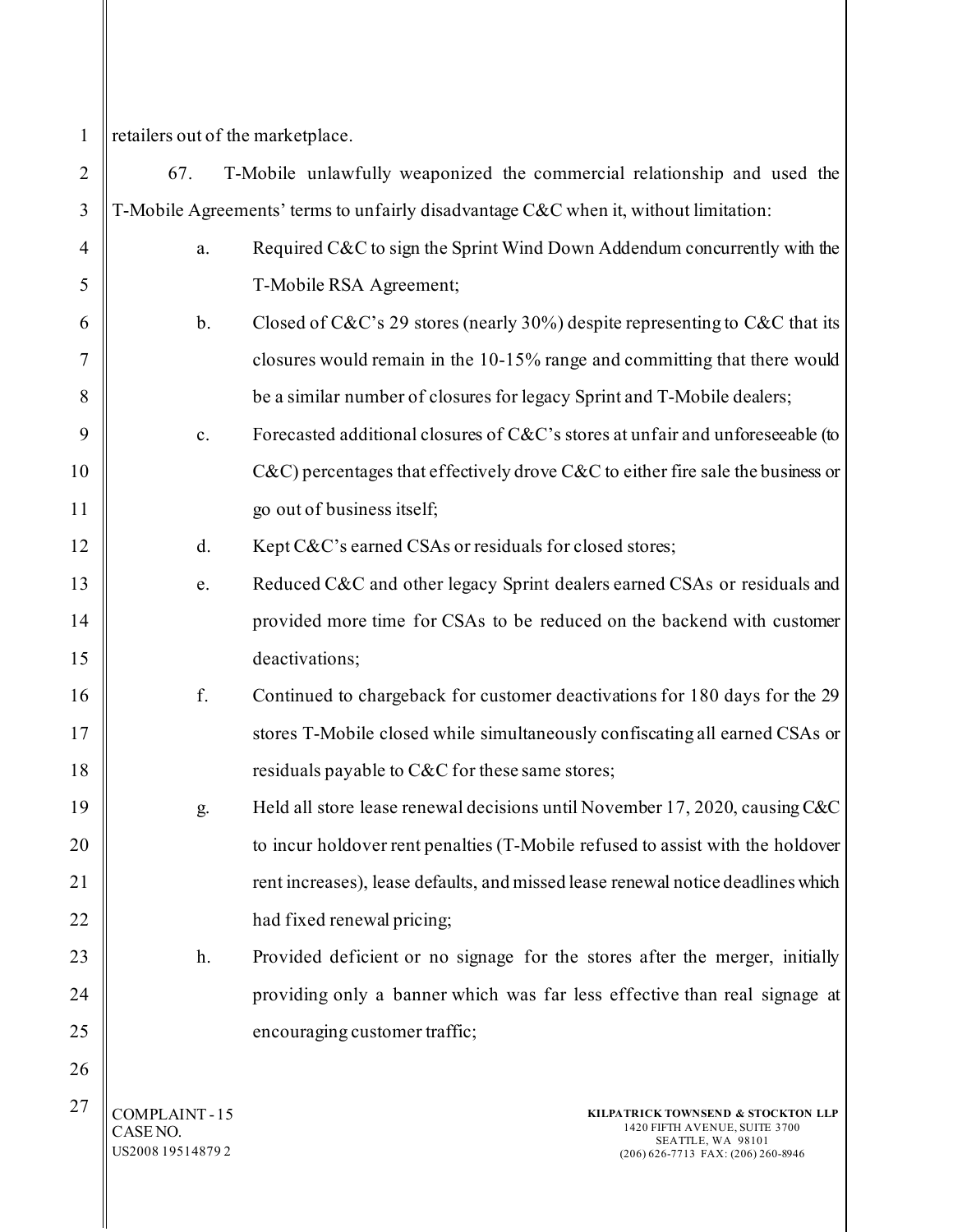| $\mathbf{1}$   | $\mathbf{i}$ . | Distorted performance metrics in favor of T-Mobile preferred dealers by among   |
|----------------|----------------|---------------------------------------------------------------------------------|
| $\overline{2}$ |                | other things, allowing preferred competing dealers to by-pass customer traffic  |
| 3              |                | trackers, which skewed performance data and put C&C at a competitive            |
| 4              |                | disadvantage;                                                                   |
| 5              | j.             | Took control of internet marketing for C&C, but then impaired C&C's search      |
| 6              |                | engine optimization at the outset such that customer internet searches for      |
| 7              |                | T-Mobile produced hits for legacy T-Mobile stores, but not C&C, and only        |
| 8              |                | persons looking for Sprint (which had been merged out of existence) were        |
| 9              |                | directed to C&C                                                                 |
| 10             | k.             | Refused to provide real-time or timely sales reporting, one of the single most  |
| 11             |                | important sales drivers in the retail mobile services and accessories business, |
| 12             |                | which impaired $C\&C$ 's ability to gauge its financial and operational success |
| 13             |                | and its ability to prevent returns that undermined sales efforts;               |
| 14             | 1.             | Prevented C&C from either $(1)$ upgrading its own customers to new services or  |
| 15             |                | products or (2) adding new lines for its own customers as T-Mobile's            |
| 16             |                | established credit class and standards for these customers required the         |
| 17             |                | customers to make higher down payments;                                         |
| 18             | m.             | Forced C&C and other legacy Sprint dealers into an accessory consignment        |
| 19             |                | model, confiscating the majority of profit associated with accessory sales      |
| 20             |                | resulting in a devastating reduction to gross profit, EBITDA, and business      |
| 21             |                | valuation;                                                                      |
| 22             | n.             | Dramatically undersupplied C&C with device inventory causing high volume        |
| 23             |                | stores to be without customer desired and promotional devices to sell;          |
| 24             | 0.             | Acted inconsistently with T-Mobile's prior (fraudulent) representations about   |
| 25             |                | the number of C&C rural stores that would be eligible for a per-store monthly   |
| 26             |                |                                                                                 |
| 27             | COMPLAINT-16   | KILPATRICK TOWNSEND & STOCKTON LLP                                              |

 $\parallel$  CASE NO. US2008 19514879 2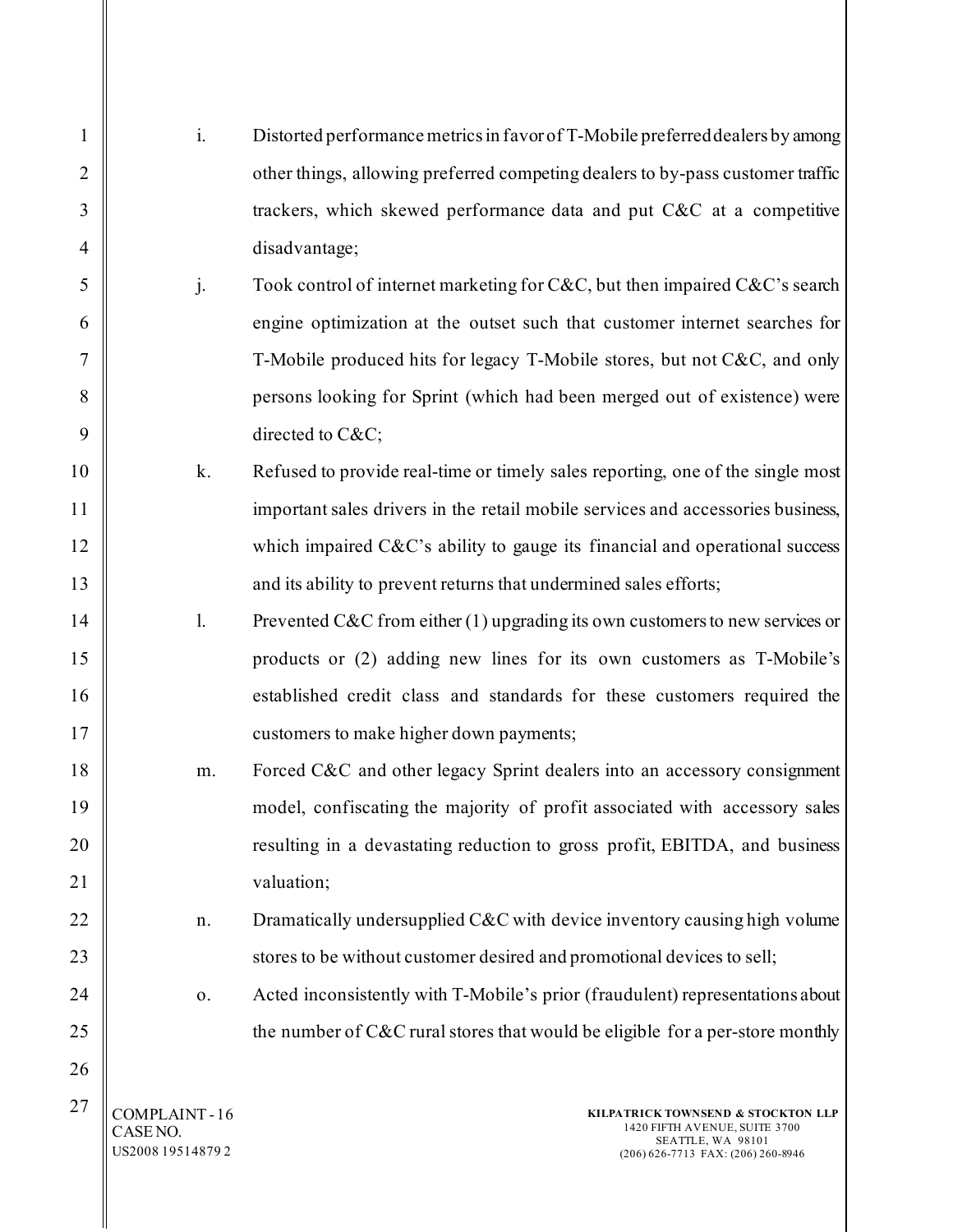SPIFF commission by providing "updated" store designations only after the T-Mobile Agreements were signed;

p. Upon information and belief, shared dealer sales data of purchase prices and purchase prices per door with select dealers and manipulated the free market through unreasonably withholding sales consent, thereby (1) dramatically reducing the prices that C&C could receive for selling its locations to other dealers when T-Mobile's misconduct was driving C&C out of the marketplace, (2) improperly reducing the number of viable, successful dealers who could purchase C&C's assets, and (3) encouraging T-Mobile-preferred dealers to offer artificially low offers to buy C&C and other dealers;

q. Colluded to limit the number of dealers to whom C&C could sell its business and to effectively cap the available prices;

- r. Engaged in other improper actions and inactions that demoralized C&C's ownership, management, and staff; and
	- s. Otherwise engaged in oppressive, fraudulent, and unconscionable conduct.

68. Against this backdrop, and after T-Mobile had assured C&C that it would not be subject to additional closures, T-Mobile began closing more doors. In fact, from June, 2020 till May, 2021, T-Mobile closed 17 more C&C locations. T-Mobile set 13 more locations for closure to occur in October, 2021.

20 24 69. T-Mobile stated that the additional closures were related to business judgment. However, the basis for any judgments T-Mobile made were its own improper and anti-competitive behavior, which prevented C&C from performing to its potential, deflated its performance metrics, impeded its ability to operate existing stores optimally, and precluded any realistic opportunity for expansion or growth.

70. T-Mobile was completely aware that it had eliminated C&C's stores while simultaneously prohibiting C&C and its principals from opening stores for a competing carrier

 $27$  COMPLAINT - 17 CASE NO. US2008 19514879 2

1

2

3

4

5

6

7

8

9

10

11

12

13

14

15

16

17

18

19

21

22

23

25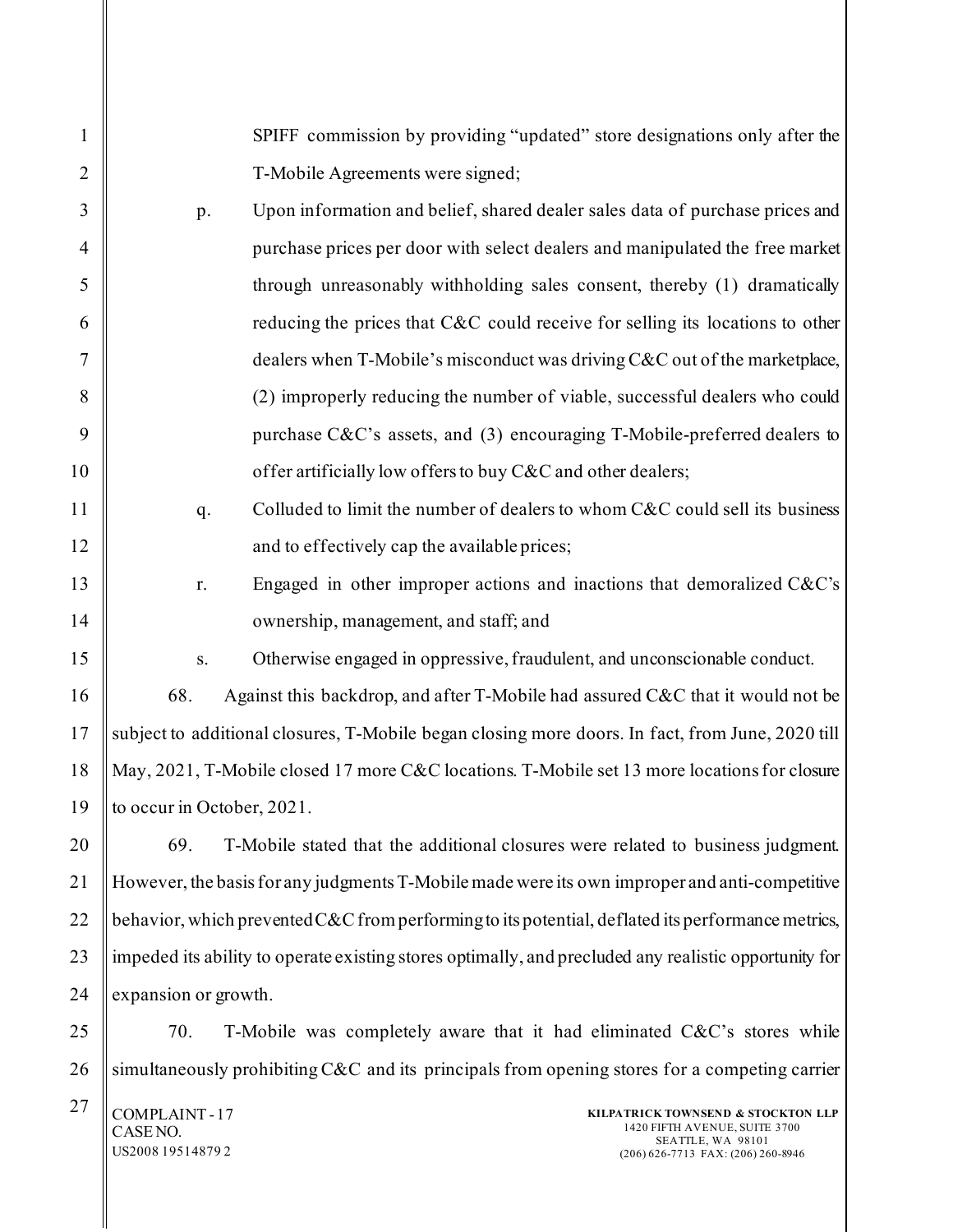1 2 (because the fraudulently induced Retailer Services Agreements broadly prohibited competition). Consistent with its intent and design, T-Mobile's anti-competitive, unfair, and deceptive conduct also ensured that C&C's remaining stores would not operate at the levels they did prior to the Sprint-T-Mobile merger.

71. Unfortunately for C&C and other comparably-situated dealers, upon information and belief, T-Mobile wanted Sprint's cellular network and customers, but not, as a general rule, Sprint's dealers. T-Mobile generally preferred to work with the existing T-Mobile dealers with which it had existing relationships, and wanted to reduce the compensation, size, and market share of the legacy Sprint dealers like C&C without paying full value for the store reductions and lost value T-Mobile caused, and indeed, mandated.

### **H. T-Mobile's Unlawful Conduct Pressured C&C to Exit a Business in Which it Had Flourished For Nearly 14 Years.**

72. Before he was forced to do business with T-Mobile, C&C's principal Mr. Culp intended to either grow or maintain C&C as a closely-held business or to grow the business and sell it at a significant profit. T-Mobile ruined either path for C&C's future.

73. Once it became clear that T-Mobile's actions would make it difficult and virtually impossible for C&C to survive, let alone succeed or grow, C&C had little choice but to exit the marketplace and sell its remaining business.

74. Even at this stage, T-Mobile tied C&C's hands: C&C could only sell to T-Mobileapproved buyers at a fire sale.

75. During April 2021, C&C and a T-Mobile-approved buyer (the "Buyer"), agreed to the terms of an Asset Purchase Agreement ("APA"), which T-Mobile verbally approved. The sale price reflected the massive damage T-Mobile had done to C&C's business.

 $27$  COMPLAINT-18 CASE NO. US2008 19514879 2 **KILPATRICK TOWNSEND & STOCKTON LLP** 1420 FIFTH AVENUE, SUITE 3700 SEATTLE, WA 98101 (206) 626-7713 FAX: (206) 260-8946 76. T-Mobile decided to take one last shot at C&C: on or about June 30, 2021, less than one week before the date set for closing of the APA, T-Mobile provided C&C an Assignment and Assumption Agreement which contained a putative general release of claims which was required for C&C to sell the business. This release had not been discussed previously and no new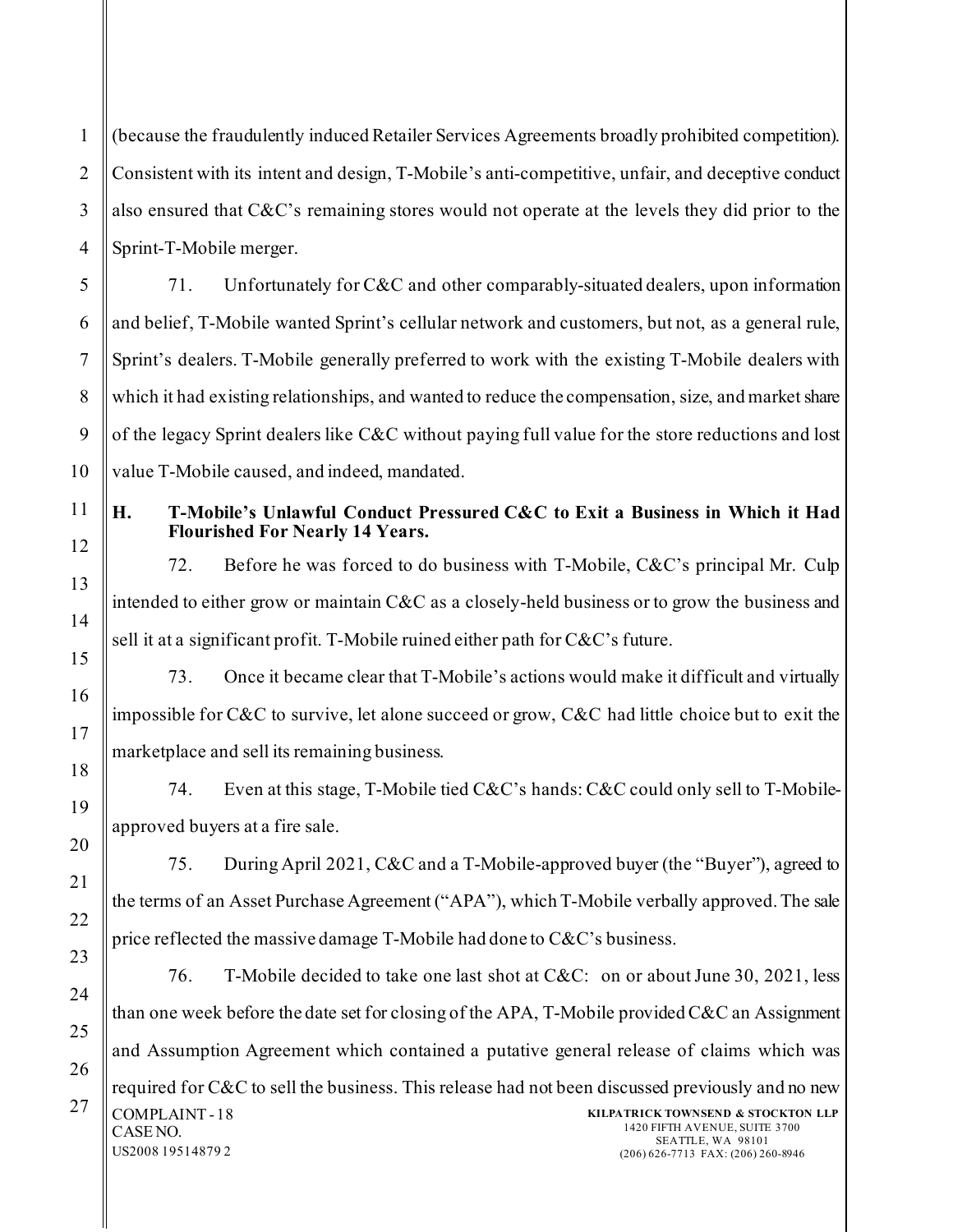consideration was offered for it. Further, it was not a valid condition of conveyance or a reasonable basis for withholding consent as the T-Mobile Agreements required. T-Mobile told C&C that it would withhold final approval of the transaction unless C&C executed the Assignment and Assumption agreement which contained the putative release of claims.

77. Indeed, T-Mobile intentionally waited to spring the release on C&C until just prior to the scheduled closing of the APA sale, knowing that C&C could not afford to refuse to sign the release and risk losing the deal.

78. C&C has since learned that T-Mobile has a pattern and practice of rolling-out putative releases that it always sends after the dealer is in no position to stop the sales transaction (which T-Mobile has already promised it will approve). Here, among other reasons, C&C had no choice because: (a) C&C had already been financially devastated by T-Mobile's unlawful conduct and thus lacked funds to pursue litigation against T-Mobile, (b) related employee terminations or transitions and lease arrangements were already underway and were past the point of unwinding, (c) C&C now faced the Buyer who had rights against C&C if it halted the approved transaction, which T-Mobile knew, and (d) C&C was substantially likely to go out of business but-for the sale based on the sales process already being in motion following T-Mobile's verbal approval.

79. For no consideration and under business compulsion and financial duress created by T-Mobile, C&C was forced to sign the Assignment and Assumption Agreement, without which T-Mobile claimed it would not approve the APA sale. Thereafter, C&C and the Buyer closed the APA on July 3, 2021, with C&C selling 51 of its remaining stores. For 14 of those 51 doors, C&C received no value because T-Mobile placed them on the "expected to close" list, but upon information and belief, some of those 14 stores continued to operate. In other words, while C&C sold 51 doors, it only received value for 37 doors.

**I. Sprint, and Then T-Mobile, Maintained a Mislabeled Franchise Arrangement with C&C.**

80. Prior to the Sprint-T-Mobile merger, Sprint's relationship with T-Mobile was a mislabeled franchise relationship.

 $27$  COMPLAINT-19 CASE NO. US2008 19514879 2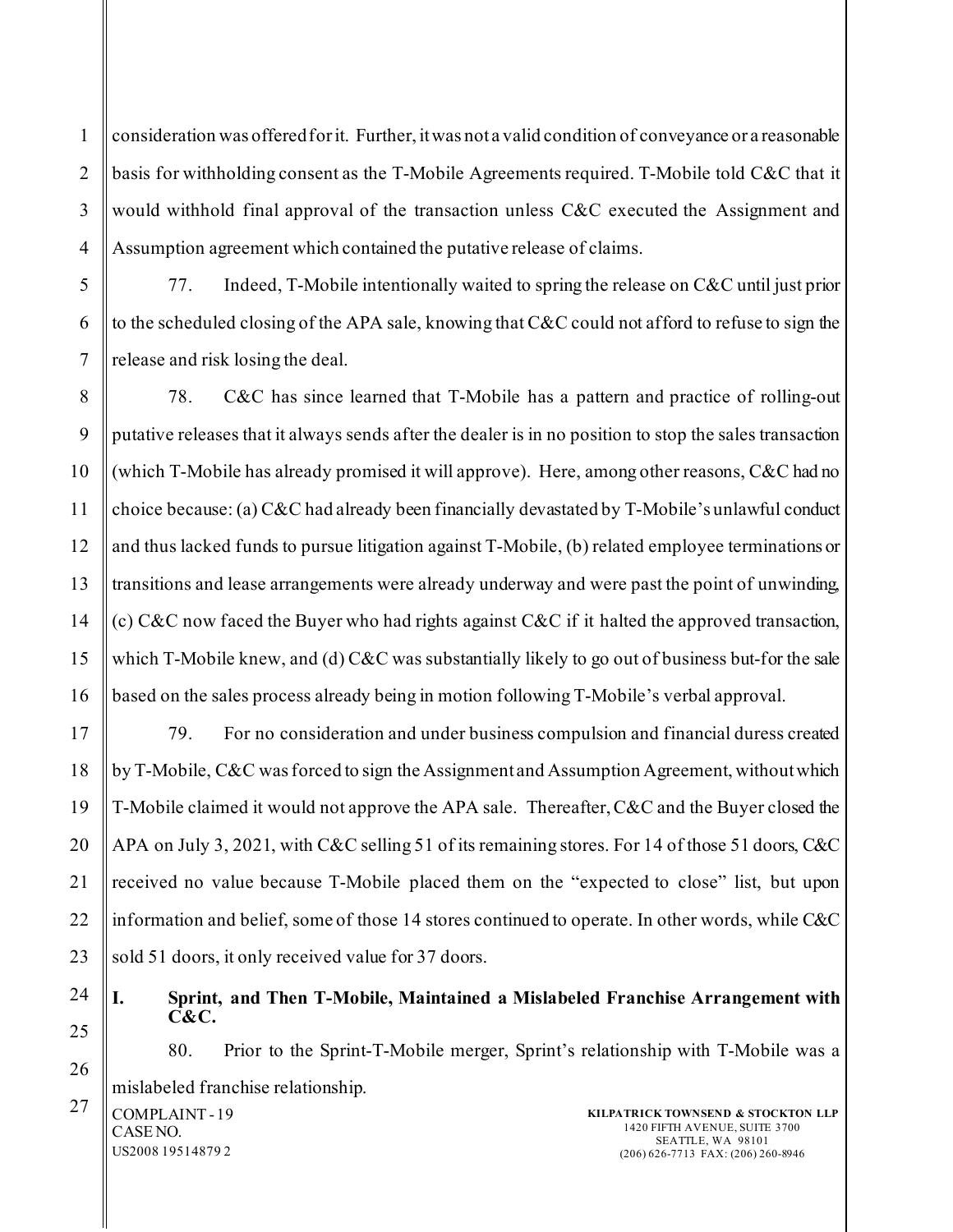1 2 81. Sprint's agreement with C&C included a false statement that the relationship was not a franchise.

3 4 82. After acquiring Sprint in the merger, T-Mobile unlawfully terminated the franchise with Sprint.

5 6 83. Thereafter, T-Mobile's relationship with C&C was a mislabeled franchise relationship.

84. T-Mobile's Agreement with C&C included a false statement that the relationship was not a franchise.

9 10 85. Both Sprint and T-Mobile engaged in unlawful conduct directed at C&C that constituted violations of applicable law.

12 14 86. Both Sprint and T-Mobile granted C&C and its locations the right to offer, sell, or distribute goods and services – specifically Sprint and T-Mobile wireless services and associated cellular phone products – under a marketing plan or system prescribed in substantial part by Sprint and T-Mobile.

87. That marketing plan included, without limitation, sales of Sprint- and T-Mobilebranded goods and services through a network of independent authorized retailers, of which C&C was one, established by Sprint and T-Mobile in territories established by Sprint and T-Mobile to create a distribution grid for Sprint and T-Mobile. C&C and other dealers were required to invest and take on substantial risk to commit them to the retailer and distribution programs established by Sprint and T-Mobile. Further, after the merger, T-Mobile forbade C&C from making independent sales of accessories, which reduced C&C's profitability by hundreds of thousands of dollars on a monthly basis.

88. C&C's operation was substantially associated with the trademarks, service marks, trade names, advertising, or other commercial symbols designating, owned by, or licensed by Sprint, T-Mobile, and their affiliates. Indeed, to a customer visiting a C&C store, the store appeared to be a Sprint- or T-Mobile-owned store because of the extensive Sprint or T-Mobile signage,

 $27$  COMPLAINT-20 CASE NO. US2008 19514879 2

7

8

11

13

15

16

17

18

19

20

21

22

23

24

25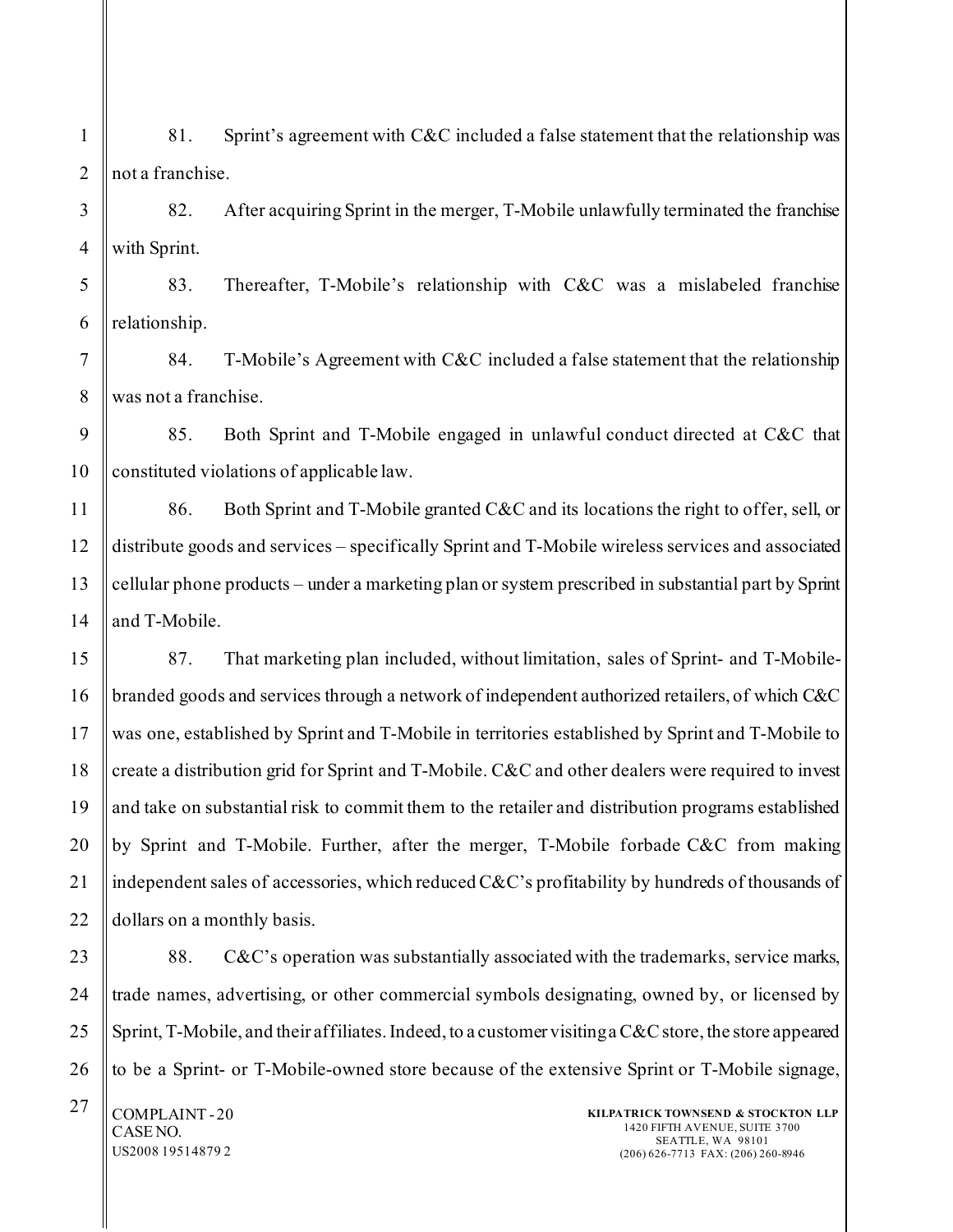| $\mathbf{1}$   |                                               | branded marketing materials, and their logos appearing on the employee uniforms -- all of which                                |
|----------------|-----------------------------------------------|--------------------------------------------------------------------------------------------------------------------------------|
| $\overline{2}$ |                                               | were mandated by Sprint and T-Mobile.                                                                                          |
| 3              | 89.                                           | C&C was required to pay to Sprint, and then to T-Mobile, directly or indirectly,                                               |
| $\overline{4}$ |                                               | franchise fees. Those franchise fees included, without limitation:                                                             |
| 5              | a.                                            | confiscated significant CSAs to which C&C was rightly entitled as a condition                                                  |
| 6              |                                               | of C&C doing business as a T-Mobile retailer, including the withholding and                                                    |
| $\tau$         |                                               | reduction of C&C's earned CSAs or residuals post-merger for the closed                                                         |
| 8              |                                               | locations;                                                                                                                     |
| 9              | b.                                            | improper and unauthorized chargebacks against $C&C$ 's commissions due from                                                    |
| 10             |                                               | Sprint and T-Mobile;                                                                                                           |
| 11             | $\mathbf{c}.$                                 | the forced-purchase of furniture, uniforms, services, software licenses, phones,                                               |
| 12             |                                               | and accessories from Sprint- and T-Mobile-selected vendors, which vendors,                                                     |
| 13             |                                               | upon information and belief, provided these goods and services to C&C at a                                                     |
| 14             |                                               | substantial mark-up that was directly passed on to Sprint or T-Mobile;                                                         |
| 15             | d.                                            | the assessment of charges labeled as "penalties," "fees," "fines," or reductions                                               |
| 16             |                                               | against commissions for items such as missed training for employees, improper                                                  |
| 17             |                                               | training charges for employees who attended training or canceled timely, per-                                                  |
| 18             |                                               | employee training fees for training sessions with less than a 90% completion                                                   |
| 19             |                                               | rate, staff shortages, early device activation, or findings in audits conducted by                                             |
| 20             |                                               | or on behalf of Sprint or T-Mobile;                                                                                            |
| 21             | e.                                            | the required surrender of returned phones to Sprint or T-Mobile without any                                                    |
| 22             |                                               | return to C&C for any phones Sprint or T-Mobile charged or offset C&C                                                          |
| 23             |                                               | commissions;                                                                                                                   |
| 24             | f.                                            | Sprint's and T-Mobile's receipt of funds from vendors in return for allowing                                                   |
| 25             |                                               | those vendors to advertise in C&C stores;                                                                                      |
| 26             |                                               |                                                                                                                                |
| 27             | COMPLAINT-21<br>CASE NO.<br>US2008 19514879 2 | KILPATRICK TOWNSEND & STOCKTON LLP<br>1420 FIFTH AVENUE, SUITE 3700<br>SEATTLE, WA 98101<br>(206) 626-7713 FAX: (206) 260-8946 |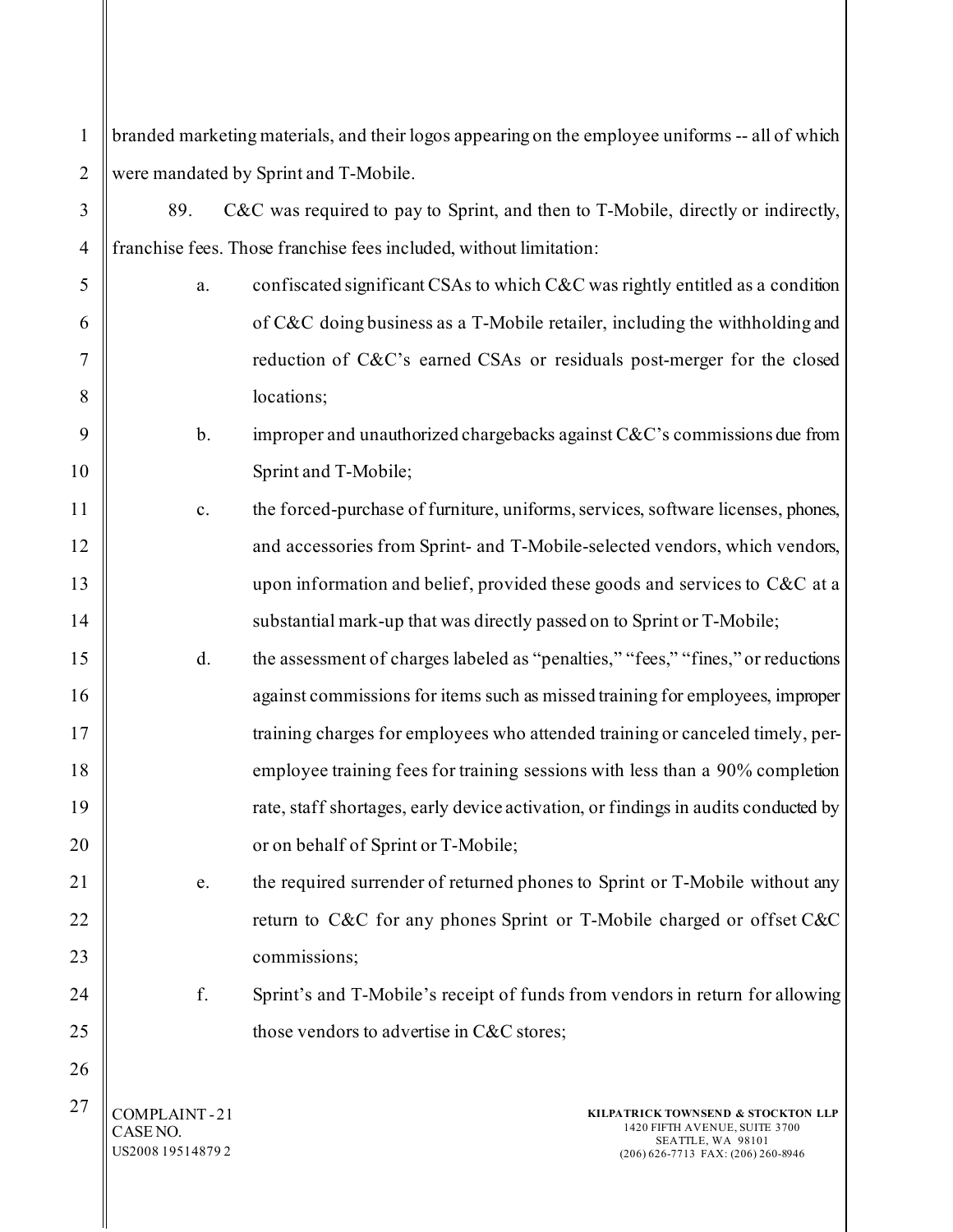| $\mathbf{1}$     | charges to C&C for missing accessories and devices or demos, which charges,<br>g.                                                                                               |
|------------------|---------------------------------------------------------------------------------------------------------------------------------------------------------------------------------|
| $\overline{2}$   | upon information and belief, are in excess of T-Mobile's cost;                                                                                                                  |
| 3                | markups on co-op shipping fees, uniforms, and required vendors;<br>h.                                                                                                           |
| $\overline{4}$   | other processing fees and backend charges.<br>i.                                                                                                                                |
| 5                | Both Sprint and T-Mobile failed to properly register as required for franchise<br>90.                                                                                           |
| 6                | relationships and abused the franchise relationship with C&C. Further, Defendants unlawfully                                                                                    |
| $\tau$           | terminated the Sprint franchise to C&C when they created the less favorable T-Mobile franchise                                                                                  |
| 8                | relationship.                                                                                                                                                                   |
| $\boldsymbol{9}$ | T-Mobile is Liable for Sprint's Unlawful Conduct.<br>J.                                                                                                                         |
| 10               | T-Mobile (or a parent company of T-Mobile) is the successor entity or parent of<br>91.                                                                                          |
| 11               | Sprint.                                                                                                                                                                         |
| 12               | As the acquiring entity, T-Mobile is liable for action or inactions of Sprint occurring<br>92.                                                                                  |
| 13               | before or in connection with the Sprint-T-Mobile merger.                                                                                                                        |
| 14               | Further, as between Sprint and T-Mobile, there was a commingling of property<br>93.                                                                                             |
| 15               | rights or interests, and it was apparent that they were intended to function as one, and, further, to                                                                           |
| 16               | regard them as separate would aid the consummation of a fraud or wrong upon others.                                                                                             |
| 17               | Moreover, Sprint and T-Mobile conspired together and aided and abetted one<br>94.                                                                                               |
| 18               | another to perpetrate the unlawful and wrongful actions and inactions that are the subject of this                                                                              |
| 19               | Complaint.                                                                                                                                                                      |
| 20               | The Putative Releases Contained in the Sprint and T-Mobile Contracts are Unlawful.<br>K.                                                                                        |
| 21               | T-Mobile forced involuntary releases in all of its contracts, specifically the Wind<br>95.                                                                                      |
| 22               | Down Addendum to the Sprint Authorized Representative Agreement between Sprint and C&C,                                                                                         |
| 23               | the T-Mobile Agreements, and the Assignment and Assumption Agreement between C&C, the                                                                                           |
| 24               | Buyer, and T-Mobile. These releases are unlawful as a matter of law.                                                                                                            |
| 25               | All releases lack consideration. For the Wind Down Addendum and the T-Mobile<br>96.                                                                                             |
| 26               | Agreements, T-Mobile compelled C&C to forego its existing Sprint contractual benefits and                                                                                       |
| 27               | COMPLAINT-22<br>KILPATRICK TOWNSEND & STOCKTON LLP<br>1420 FIFTH AVENUE, SUITE 3700<br>CASE NO.<br>SEATTLE, WA 98101<br>US2008 19514879 2<br>(206) 626-7713 FAX: (206) 260-8946 |

║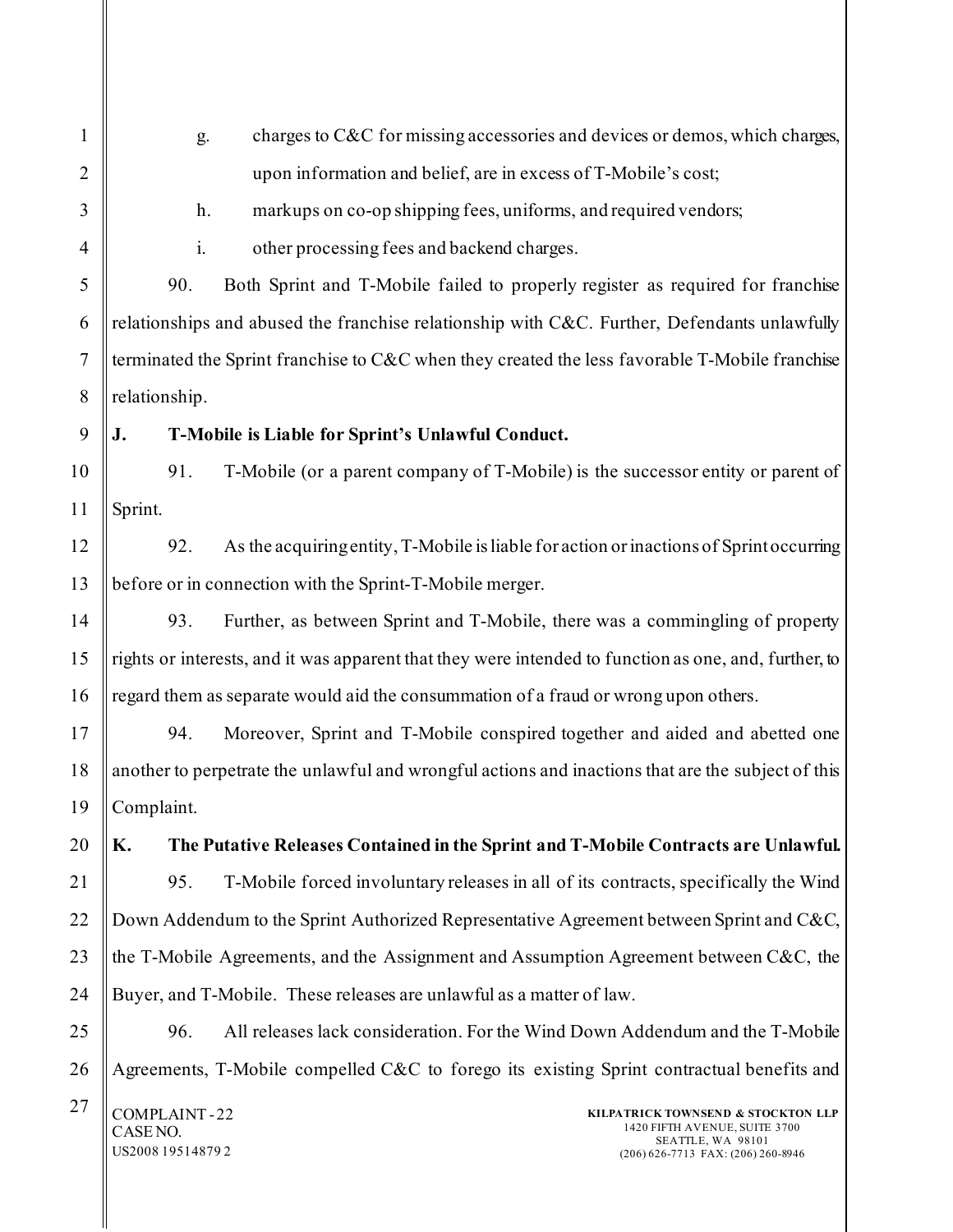1 withheld C&C's earned CSAs but enforced its obligations under the Sprint contract. For the Assignment and Assumption Agreement, T-Mobile had already given verbal approval to sell. The subsequent, last-minute releases, which were not proper requirements, offered nothing additional for C&C, the selling dealer.

97. T-Mobile acquired all releases by exerting illegal pressure on  $C\&C$  to execute them, making the releases unlawful. For the Wind Down Addendum and the T-Mobile Agreements, T-Mobile failed to honor its commitments under the Sprint contracts but intended to hold C&C to its non-competition, chargebacks, and other obligations. C&C had millions of dollars in contractual obligations for lease payments (some of which were backed by a personal guaranty) and millions more in monthly expenses and contracts such as employee wages and benefits, employee payroll taxes, utilities, operating expenses, inventory carrying costs, and debt service, and it faced a simple choice: sign T-Mobile's adhesion contracts or go bankrupt. Similarly, for the Assignment, T-Mobile held it until the eleventh hour for a sales transaction closing on July 3, 2021, which sales transaction subjected C&C to liability to the Buyer if the sales transaction did not close after T-Mobile's approval was provided (which approval was provided verbally on during April, 2021). In addition, related employee terminations or transitions and lease arrangements were already underway and would need unwinding.

98. Indeed, T-Mobile's modus operandi was to (1) first verbally approve dealers' sale of assets, like it did with  $C&C$ , and (2) wait until the last minute to spring the release, at which point, and T-Mobile knew, C&C would be in no position to stop the sales because it had made extensive final decisions such as employee terminations or transitions and lease arrangements, and C&C faced a buyer who had rights against it if it halted the transaction. Like the initial release, here too, C&C's choices were insolvency or fold to T-Mobile's unfair demands.

99. T-Mobile induced all releases by fraud. T-Mobile affirmatively misrepresented its intentions (and hid its true intentions) regarding store closures, lease renewals, growth, commissions, rural SPIFF payments, and support from the outset and then colluded and

 $27$  COMPLAINT-23 CASE NO. US2008 19514879 2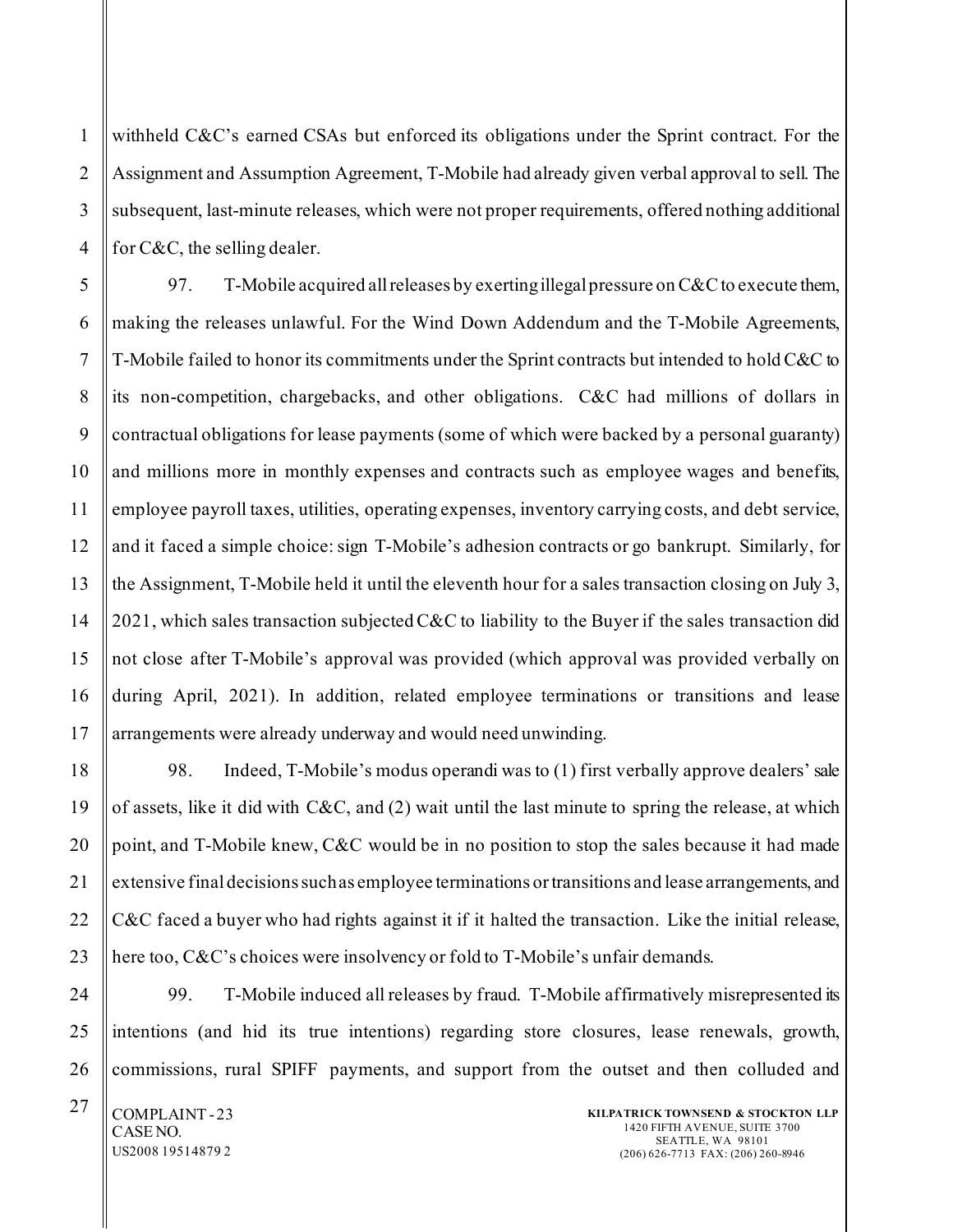1 2 3 4 unreasonably engaged in anti-competitive behavior that destroyed  $C\&C$ 's business. Then, after devastating these businesses, T-Mobile continued to conceal the fraudulent nature of its conduct while demanding a release (which it misrepresented as a condition it could impose). T-Mobile unlawfully acquired all releases.

5

6

8

9

12

13

15

16

19

20

21

22

23

24

25

26

### **CAUSES OF ACTION FIRST CLAIM FOR RELIEF: FRAUD AND FRAUDULENT INDUCEMENT**

7 100. C&C realleges, as if fully set forth herein, each and every allegation contained in the preceding paragraphs.

101. T-Mobile knowingly made the false representations to C&C regarding the number of store closures and the compensation that would be available from T-Mobile.

10 11 102. T-Mobile further concealed its plans to massively cut  $C\&C$ 's number of locations and suppress its ability to succeed, and foreclose its growth.

103. These representations and concealments were material and false.

14 104. C&C entered into the T-Mobile Agreements based on T-Mobile's representations that it would not subject C&C to additional store closures.

105. T-Mobile knew that the representations were false and it acted in reckless disregard as to the truth or falsity of the representations.

17 18 106. T-Mobile knew at the time it made the representations that it intended to close an unreasonable percentage of  $C&C$ 's stores within the first 6 months of the T-Mobile Agreements.

107. T-Mobile made these misrepresentations and concealments of material facts with the intent to deceive C&C, and they were made as a material inducement to C&C to enter into the T-Mobile Agreements.

108. C&C was deceived by the misrepresentations and would not have entered into the T-Mobile Agreements for the agreed-to consideration but for the misrepresentations.

109. C&C could not have learned the true facts through reasonable diligence, and as a result, its reliance on T-Mobile's misrepresentations was justified and reasonable.

 $27 \parallel$  COMPLAINT - 24 CASE NO. US2008 19514879 2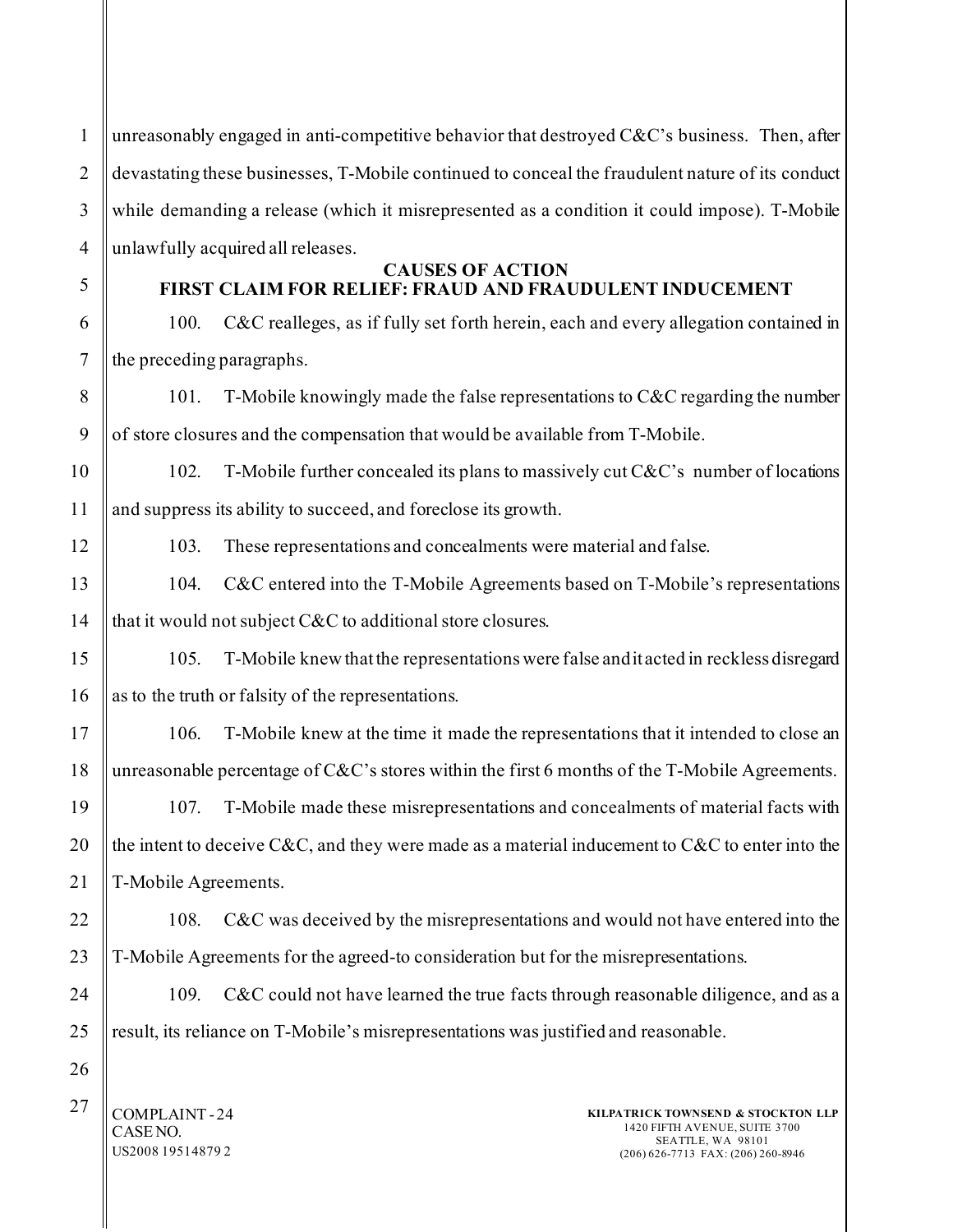110. T-Mobile's fraudulent misrepresentations and concealments of material fact induced C&C to forego the more beneficial terms of the Sprint contract and cheated C&C out of compensation to which C&C was entitled under the Sprint contract.

111. As a direct and proximate result of T-Mobile's and Sprint's fraudulent misrepresentations, C&C has suffered damages in an amount to be determined at trial, but certainly in excess of \$25 million.

112. WHEREFORE, C&C respectfully requests that this Court render judgment for C&C and award C&C damages, court costs, pre-judgment interest, and such other relief as this Court deems necessary and proper.

1

2

3

4

5

### **SECOND CLAIM FOR RELIEF: NEGLIGENT MISREPRESENTATION (IN THE ALTERNATIVE)**

113. C&C realleges, as if fully set forth herein, each and every allegation contained in the preceding paragraphs.

114. C&C pleads negligent misrepresentation in the alternative to fraud and fraudulent inducement.

115. As alleged herein, T-Mobile supplied misinformation (by direct statement and concealment that misled C&C concerning the nature of the T-Mobile-C&C relationship), including regarding future growth and store closures, which information was material, false, and misleading.

116. T-Mobile knew that supplying this information to C&C was done to induce C&C to enter into business transactions, particularly in executing the Agreement.

117. T-Mobile was negligent in obtaining and communicating this false information to C&C.

118. C&C reasonably relied on this false information in deciding whether to execute the Agreement.

119. T-Mobile's false information proximately caused damages to C&C.

120. As a result of T-Mobile's negligent misrepresentations, C&C has suffered damages in an amount to be determined at trial, but certainly in excess of \$25 million.

| 27 | $\begin{array}{c} \begin{array}{c} \begin{array}{c} \end{array}\\ \end{array} \begin{array}{c} \text{COMPLAINT - 25} \\ \text{CASE NO.} \end{array} \end{array}$ |
|----|------------------------------------------------------------------------------------------------------------------------------------------------------------------|
|    |                                                                                                                                                                  |
|    | US2008 19514879 2                                                                                                                                                |

**KILPATRICK TOWNSEND & STOCKTON LLP** 1420 FIFTH AVENUE, SUITE 3700 SEATTLE, WA 98101 (206) 626-7713 FAX: (206) 260-8946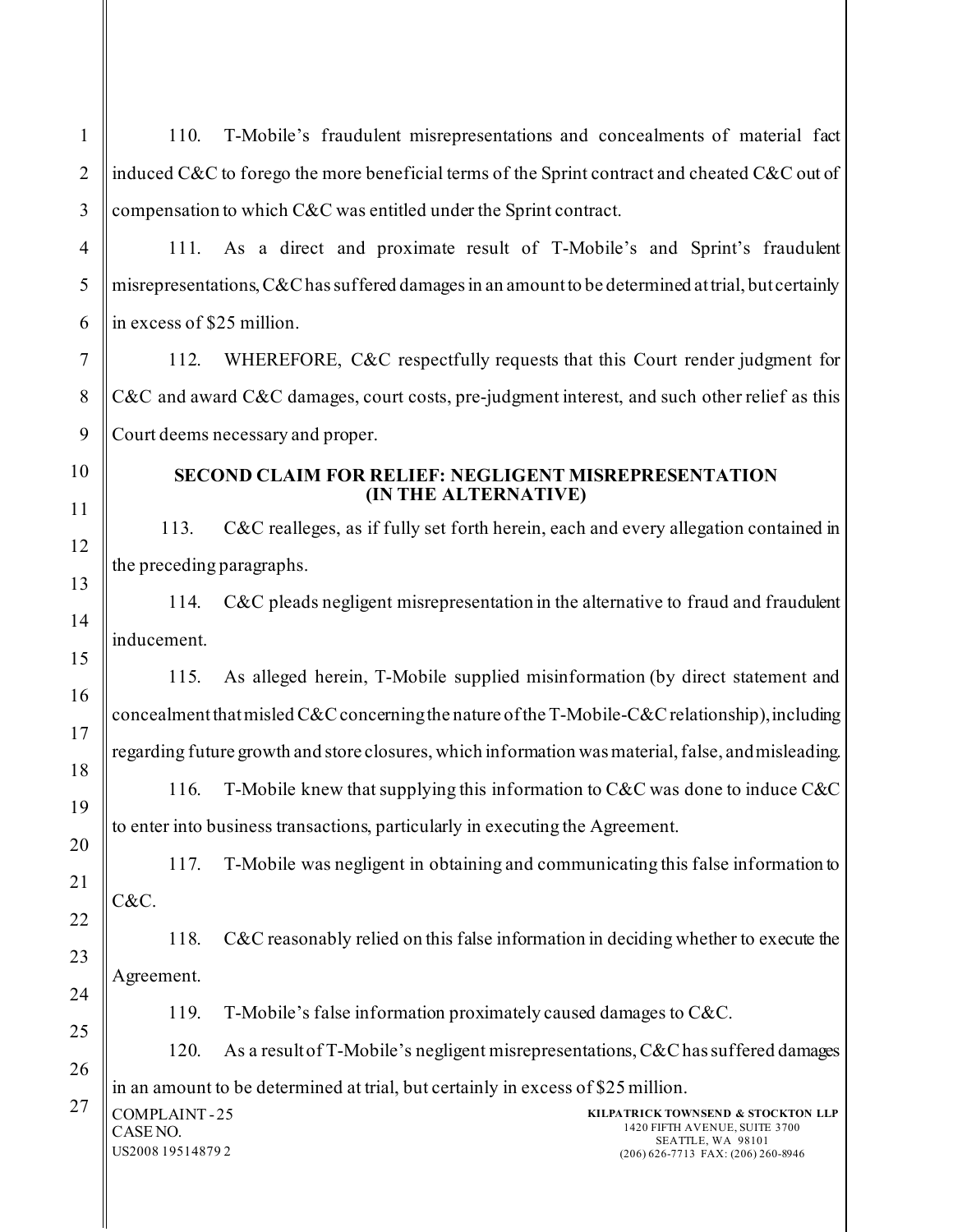121. WHEREFORE, C&C respectfully request that this Court render judgment for C&C and award C&C damages, court costs, pre-judgment interest, and such other relief as this Court deems necessary or proper.

**THIRD CLAIM FOR RELIEF: DECLARATORY JUDGMENT**

122. C&C realleges, as if fully set forth herein, each and every allegation contained in the preceding paragraphs.

123. There is an actual and justiciable controversy among the parties regarding the matters set forth in this lawsuit.

124. The law, justice, and equity require a determination and declaration that, as a result of Sprint's and T-Mobile's fraudulent inducement of the T-Mobile Agreements, they are invalid, void, and of no effect, and C&C remained in contract with Sprint and is entitled to the rights, privileges, and payments, and is limited to the obligations set out in the Authorized Representative Agreement between Sprint and C&C.

125. The law, justice, and equity require a determination and declaration that, as a result of Sprint's and T-Mobile's fraudulent inducement of the T-Mobile Agreements and unequal bargaining power, the choice of law provisions contained therein are void and without effect.

126. The law, justice, and equity require a determination and declaration that, as a result of Sprint's and T-Mobile's fraudulent inducement of the T-Mobile Agreements, the putative releases contained in the Wind Down Addendums, Retailer Service Agreements, and the Assignment and Assumption Agreements are void and without effect. These putative releases were a product of economic duress and/or business compulsion, lack consideration, and T-Mobile obtained them fraudulently.

127. The law, justice, and equity require a determination and declaration that the relationships between Sprint and T-Mobile and C&C were franchise relationships, such that C&C is entitled to the benefits of a franchisee under applicable law.

 $27 \parallel$  COMPLAINT - 26 CASE NO. US2008 19514879 2

1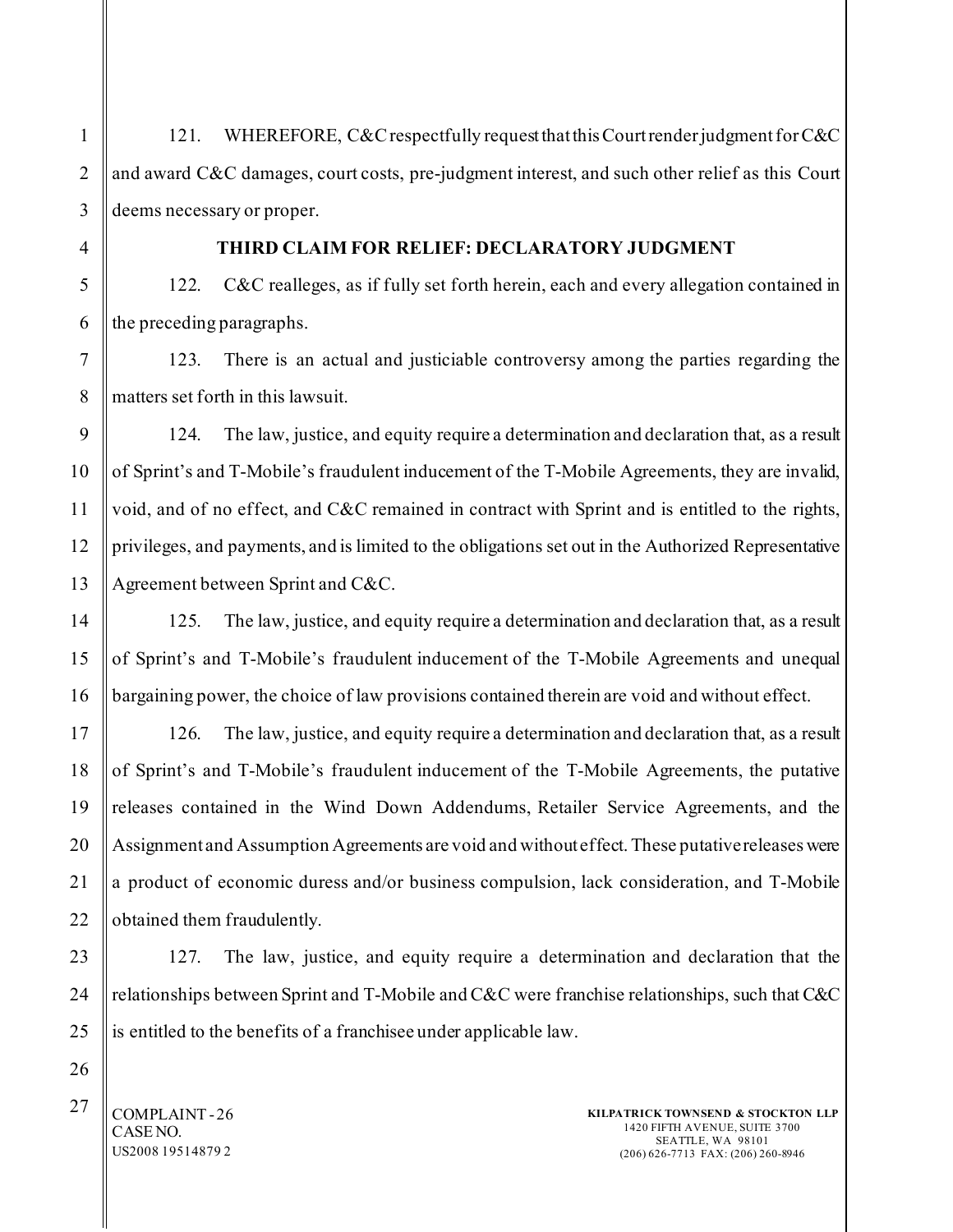| 1              | Plaintiff and Defendants have antagonistic interests in the subject matter of this<br>128.                                                                                          |  |
|----------------|-------------------------------------------------------------------------------------------------------------------------------------------------------------------------------------|--|
| $\overline{2}$ | dispute.                                                                                                                                                                            |  |
| 3              | There exists a current dispute and controversy between Plaintiff and Defendants as<br>129.                                                                                          |  |
| $\overline{4}$ | to the aforesaid matters.                                                                                                                                                           |  |
| 5              | 130.<br>There is a bona fide, actual, present need for the aforesaid declarations.                                                                                                  |  |
| 6              | All parties who have an interest in the matter are before the Court and the<br>131.                                                                                                 |  |
| $\overline{7}$ | declaration is not sought purely for legal advice or curiosity.                                                                                                                     |  |
| 8              | WHEREFORE, Plaintiff respectfully requests that this Court issue a judgment<br>132.                                                                                                 |  |
| 9              | declaring that:                                                                                                                                                                     |  |
| 10             | The T-Mobile Agreements are invalid, void, and of no effect, and that C&C<br>a.                                                                                                     |  |
| 11             | remained in contract with Sprint and was entitled to the rights, privileges, and                                                                                                    |  |
| 12             | payments and is limited to the obligations set out in the Authorized Representative                                                                                                 |  |
| 13             | Agreement between Sprint and C&C and                                                                                                                                                |  |
| 14             | b. The putative releases contained in the Wind Down Addendums, Retailer Service                                                                                                     |  |
| 15             | Agreements, and the Assignment and Assumption Agreements are void and                                                                                                               |  |
| 16             | without effect; and                                                                                                                                                                 |  |
| 17             | The relationships between Sprint and T-Mobile and C&C were franchise<br>$c_{\cdot}$                                                                                                 |  |
| 18             | relationships, such that C&C is entitled to the benefits of a franchisee under                                                                                                      |  |
| 19             | applicable law; and                                                                                                                                                                 |  |
| 20             | d. Such other declarations as the Court deems just and proper.                                                                                                                      |  |
| 21             | FOURTH CLAIM FOR RELIEF: BREACH OF SPRINT CONTRACT (AUTHORIZED<br>REPRESENTATIVE AGREEMENT)                                                                                         |  |
| 22             | C&C realleges, as if fully set forth herein, each and every allegation contained in<br>133.                                                                                         |  |
| 23             | the preceding paragraphs.                                                                                                                                                           |  |
| 24             |                                                                                                                                                                                     |  |
| 25             | If the Court determines that the Sprint contract remains in place, T-Mobile's and<br>134.                                                                                           |  |
| 26             | Sprint's conduct as alleged herein breached that contract.                                                                                                                          |  |
| 27             | COMPLAINT-27<br>KILPATRICK TOWNSEND & STOCKTON LLP<br>1420 FIFTH AVENUE, SUITE 3700<br>CASE NO.<br>SEATTLE, WA 98101<br>US2008 19514879 2<br>$(206)$ 626-7713 FAX: $(206)$ 260-8946 |  |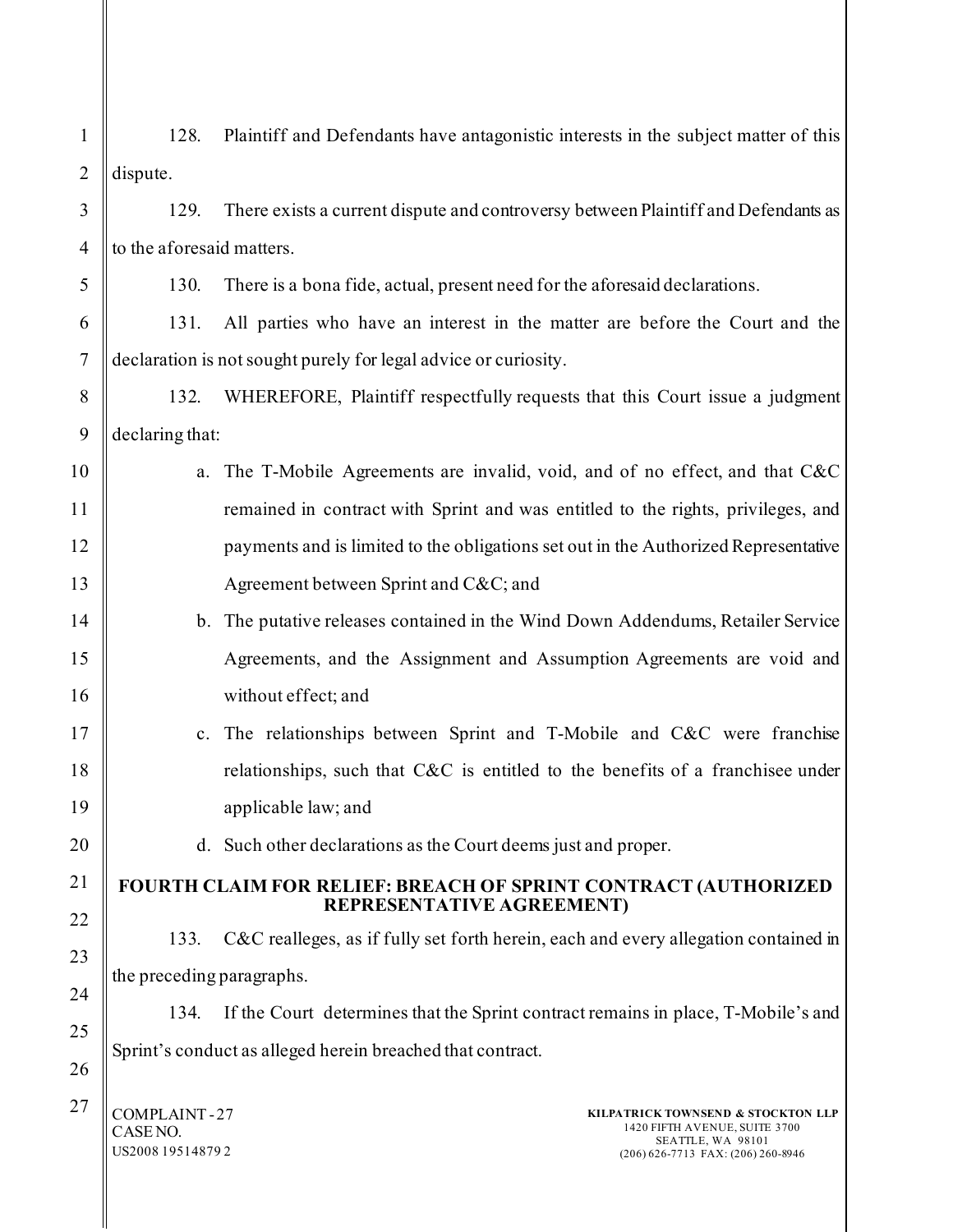1 2 3 4 5 135. T-Mobile's and Sprint's conduct is the actual and proximate cause of damages to C&C. 136. C&C has suffered damages in an amount to be determined at trial, but certainly in excess of \$25 million. 137. WHEREFORE, Plaintiff requests the Court enter judgment in its favor and against

Defendants, award Plaintiff damages, prejudgment interest, and its attorneys' fees and costs of suit, and grant such other relief as the Court may deem just and proper.

### **FIFTH CLAIM FOR RELIEF: BREACH OF WIND DOWN ADDENDUM AND T-MOBILE AGREEMENTS**

138. C&C realleges, as if fully set forth herein, each and every allegation contained in the preceding paragraphs.

139. If the Court determines that the Agreement remains in place, T-Mobile's and Sprint's conduct as alleged herein breached that contract.

140. T-Mobile's and Sprint's conduct is the actual and proximate cause of damages to C&C.

141. C&C has suffered damages in an amount to be determined at trial, but certainly in excess of \$25 million.

## **SIXTH CLAIM FOR RELIEF: BREACH OF THE COVENANT OF GOOD FAITH AND FAIR DEALING**

142. C&C realleges, as if fully set forth herein, each and every allegation contained in the preceding paragraphs.

143. To the extent the T-Mobile Agreements are deemed to be valid contracts that T-Mobile did not fraudulently induce, then T-Mobile is obligated by contract and common law to act in good faith and to not do anything to deprive C&C of the fruits and benefit of those agreements.

144. T-Mobile breached the T-Mobile Agreements as previously set forth herein and the implied covenant of good faith and fair dealing and injured  $C\&C$ 's right to receive the benefits of

 $27$  COMPLAINT-28 CASE NO. US2008 19514879 2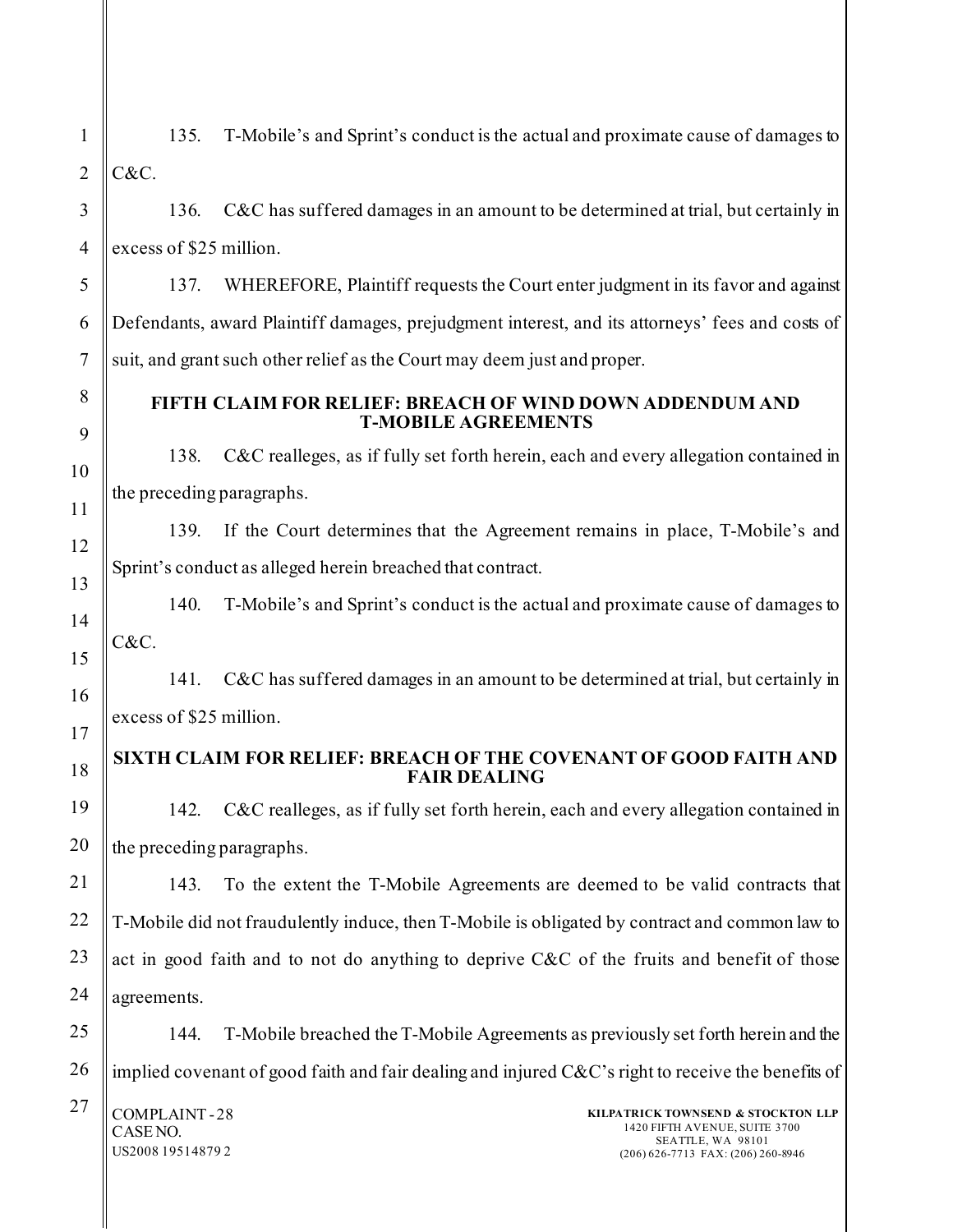1 2 the T-Mobile Agreements by engaging in the conduct described herein, including, without limitation:

| 3                | a.                                                                                            | Systematically eliminating a disproportionate share of $C&C$ 's stores within the first                |  |
|------------------|-----------------------------------------------------------------------------------------------|--------------------------------------------------------------------------------------------------------|--|
| 4                |                                                                                               | 6 months of the T-Mobile Agreements;                                                                   |  |
| 5                |                                                                                               | b. Refusing to approve additional C&C stores and re-opening (and keeping) stores                       |  |
| 6                |                                                                                               | after forcing C&C to close them;                                                                       |  |
| 7                | c.                                                                                            | Otherwise suppressing C&C's ability to succeed as described herein; and                                |  |
| 8                | d.                                                                                            | Improperly labeling C&C's stores as at risk while C&C was under contract to sell                       |  |
| 9                |                                                                                               | those stores.                                                                                          |  |
| $\boldsymbol{0}$ | 145.                                                                                          | T-Mobile's actions are contrary to C&C's reasonable and justified expectations                         |  |
| $\mathbf{1}$     |                                                                                               | under the T-Mobile Agreements.                                                                         |  |
| $\overline{c}$   | 146.                                                                                          | T-Mobile's sweeping reduction of C&C's stores and suppression activities                               |  |
| 3                |                                                                                               | frustrated the essential purpose of the Agreement and $C\&C$ is unable to obtain its full and expected |  |
| 4                |                                                                                               | benefits of the Agreement, including without limitation, operating as a dealer of T-Mobile services    |  |
| 5                |                                                                                               | and selling its stores without unreasonable interference.                                              |  |
| 6                | 147.                                                                                          | T-Mobile used a termination of locations provision to constructively gut the                           |  |
| 7                | essential purpose of the Agreement while C&C and its owners were supposedly subject to a non- |                                                                                                        |  |
| 8                | compete clause - all while T-Mobile continued to systematically eliminate C&C stores and      |                                                                                                        |  |
| 9                |                                                                                               | engaged in anti-competitive, unfair, and deceptive trade practices to guarantee that C&C's             |  |
| $\boldsymbol{0}$ |                                                                                               | remaining stores failed (as evidenced by, e.g., the reopening of stores after C&C was forced to        |  |
| $\mathbf{1}$     |                                                                                               | close them and more favorable lease-renewal dates after C&C sold the stores to the Buyer).             |  |
| $\overline{c}$   | 148.                                                                                          | T-Mobile never intended to work with C&C. It only wanted signed agreements that                        |  |
| 3                |                                                                                               | would constrain C&C and hopefully obviate C&C's ability to defend itself. Further, as T-Mobile         |  |
| 4                |                                                                                               | possessed C&C's financial information, it knew before C&C signed the Agreement that its actions        |  |
| 5                |                                                                                               | would effectively close down C&C.                                                                      |  |
|                  |                                                                                               |                                                                                                        |  |

 $27$  COMPLAINT-29 CASE NO. US2008 19514879 2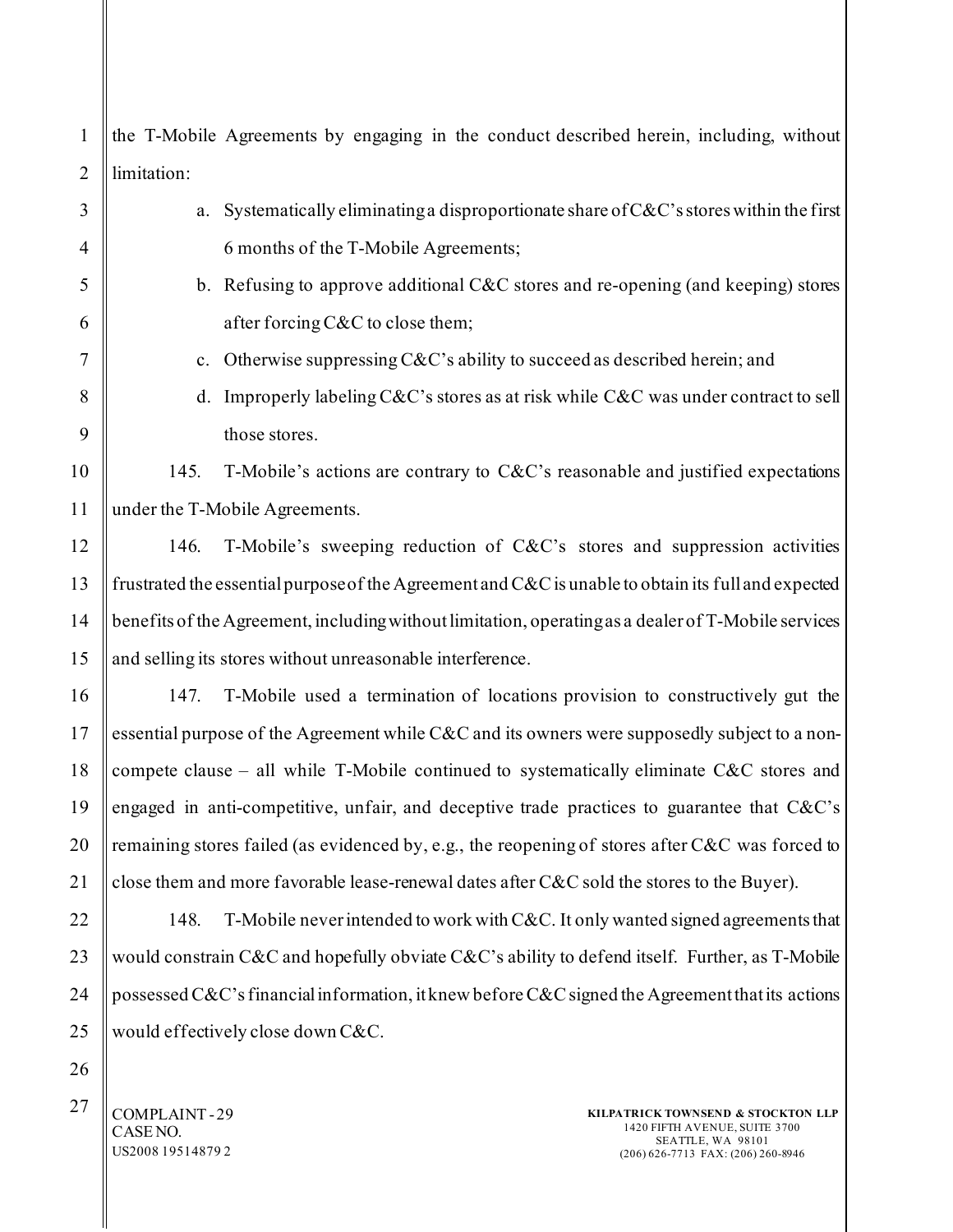149. T-Mobile's misconduct cause C&C to suffer damages in an amount to be determined at trial, but certainly in excess of \$25 million.

150. WHEREFORE, Plaintiff requests the Court enter judgment in its favor and against Defendants, award Plaintiff damages, prejudgment interest, and its attorneys' fees and costs of suit; and grant such other relief as the Court may deem just and proper.

### **SEVENTH CAUSE OF ACTION: VIOLATION OF WASHINGTON UNFAIR BUSINESS PRACTICES—CONSUMER PROTECTION ACT, RCW §§ 19.86.010 ET SEQ.**

151. C&C realleges, as if fully set forth herein, each and every allegation contained in the preceding paragraphs.

152. The Washington Consumer Protection Act ("CPA") prohibits unfair methods of competition and unfair or deceptive acts or practices in the conduct of any trade or commerce. RCW 19.86.020

153. In order to prove a CPA claim, a plaintiff must establish: (1) that the defendant engaged in an unfair or deceptive act or practice, (2) that the act occurred in trade or commerce, (3) that the act impacts the public interest, (4) that the plaintiff suffered injury to his or her business or property, and (5) that the injury was causally related to the unfair or deceptive act.

154. T-Mobile engaged in unfair and deceptive trade practices including, among other things, the following:

- a. Making false representations to induce C&C to sign the T-Mobile Agreements and coercing C&C to do so or else forego the ability to sell any T-Mobile phones or services;
- b. Engaging in anti-competitive conduct to disadvantage and drive out C&C (and other legacy Sprint dealers) while not subjecting legacy T-Mobile dealers to such conduct;
- c. Weaponizing the commercial relationship and using contractual terms to state misrepresentations and to reading and applying terms to improperly operate in an unfair fashion and contrary to the language and spirit of the contracts, read

 $27$  COMPLAINT-30 CASE NO. US2008 19514879 2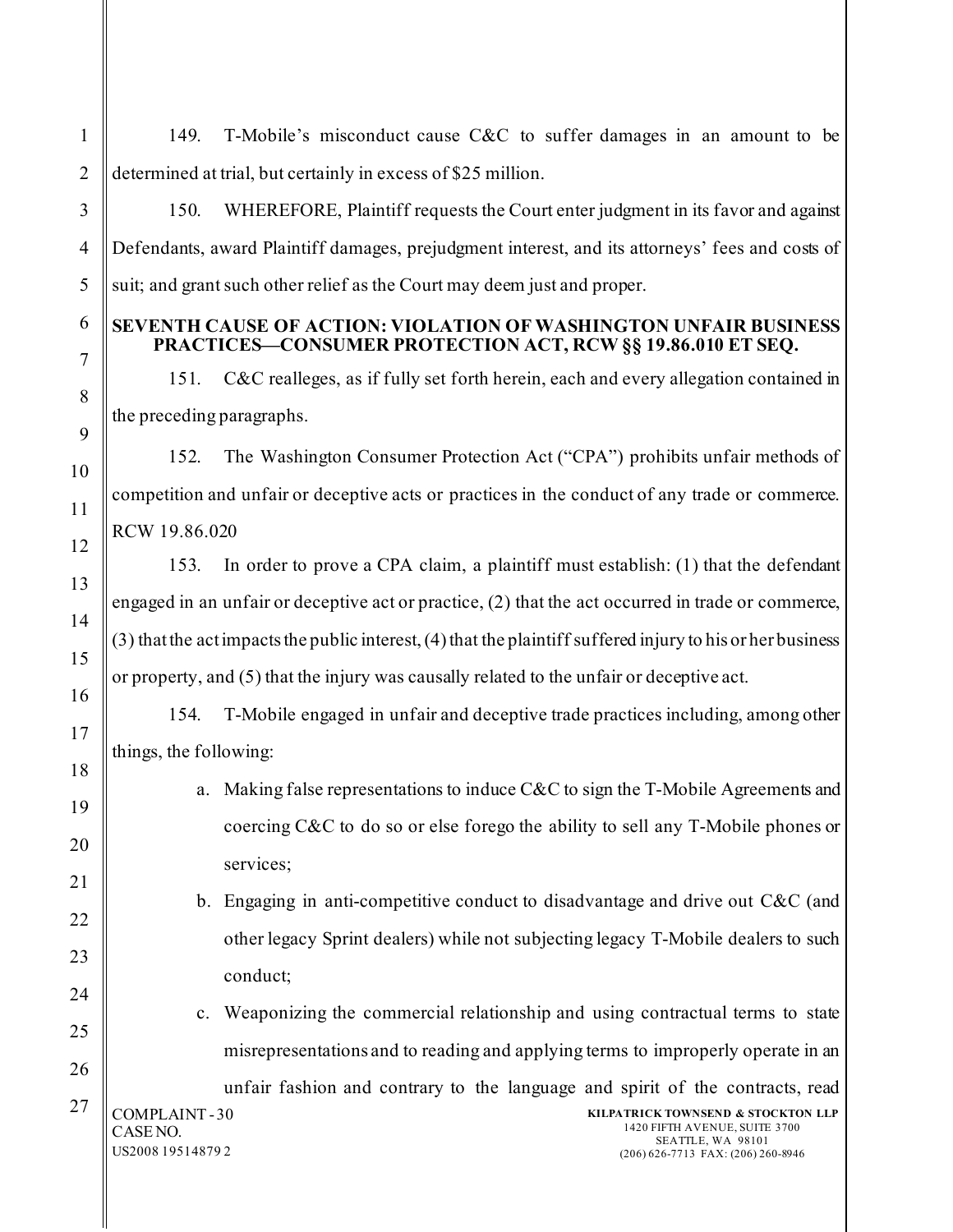| 1              |                                               | completely in context, to cheat C&C, suppress it, and effectively drive it out of                                              |
|----------------|-----------------------------------------------|--------------------------------------------------------------------------------------------------------------------------------|
| $\overline{2}$ |                                               | business; and                                                                                                                  |
| 3              |                                               | d. Representing in the T-Mobile Agreements that no franchise relationship would be                                             |
| $\overline{4}$ |                                               | created but in fact, creating such a franchise relationship with C&C, thereby                                                  |
| 5              |                                               | manipulating the contractual relationship and abusing C&C as a franchisee.                                                     |
| 6              | 155.                                          | T-Mobile's unfair and deceptive trade practices affect trade and/or commerce given                                             |
| $\tau$         |                                               | that T-Mobile is engaged in the sale of assets, services, and commerce that directly affect the                                |
| 8              | people of Washington state.                   |                                                                                                                                |
| 9              | 156.                                          | T-Mobile's unfair and deceptive trade practices affect the public because:                                                     |
| 10             | a.                                            | T-Mobile committed its anti-competitive acts in the course of its business;                                                    |
| 11             |                                               | b. T-Mobile's actions were part of a pattern or generalized course of conduct which                                            |
| 12             |                                               | involved the intentional devastation of dealers like C&C                                                                       |
| 13             |                                               | c. T-Mobile's conduct is not isolated – it has engaged in a pattern and practice of                                            |
| 14             |                                               | committing the wrongful actions and inactions addressed in this Complaint - and                                                |
| 15             |                                               | is harmful to wireless dealers, employees, and customers;                                                                      |
| 16             |                                               | d. T-Mobile has driven several viable and successful businesses out of the                                                     |
| 17             |                                               | marketplace;                                                                                                                   |
| 18             |                                               | e. T-Mobile has not complied with the letter and spirit of the representations that it                                         |
| 19             |                                               | made to state and federal authorities to obtain approval of the Sprint-T-Mobile                                                |
| 20             |                                               | merger;                                                                                                                        |
| 21             | f.                                            | Given T-Mobile's pattern, there exists an ongoing potential for T-Mobile to                                                    |
| 22             |                                               | continue its unlawful conduct; and                                                                                             |
| 23             | g.                                            | T-Mobile's actions have affected and continue to affect a large number of                                                      |
| 24             |                                               | consumers.                                                                                                                     |
| 25             | 157.                                          | C&C has suffered damages in an amount to be determined at trial, but certainly in                                              |
| 26             | excess of \$25 million.                       |                                                                                                                                |
| 27             | COMPLAINT-31<br>CASE NO.<br>US2008 19514879 2 | KILPATRICK TOWNSEND & STOCKTON LLP<br>1420 FIFTH AVENUE, SUITE 3700<br>SEATTLE, WA 98101<br>(206) 626-7713 FAX: (206) 260-8946 |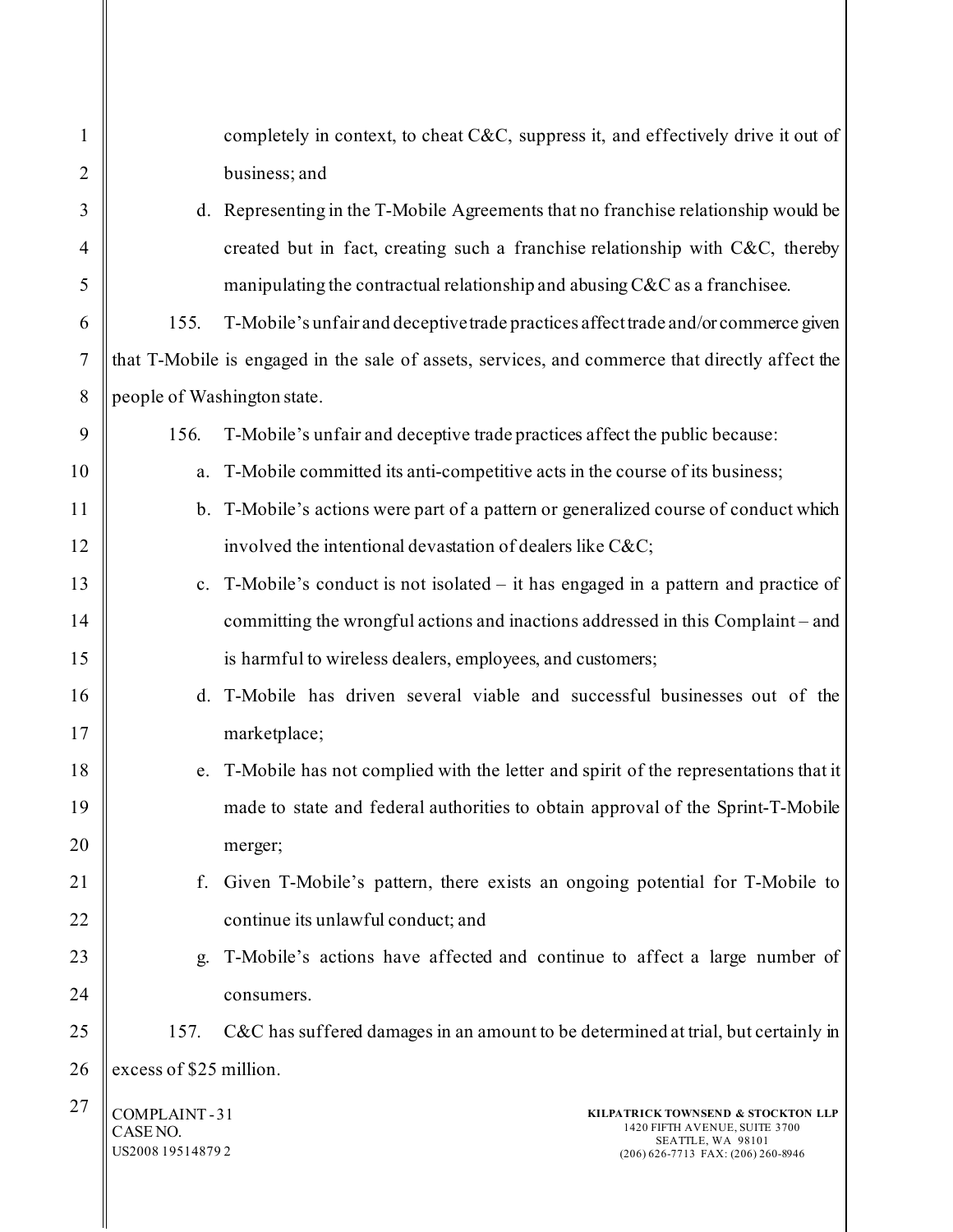158. T-Mobile's unfair and deceptive conduct is the actual and proximate cause of injury to C&C and has caused damages to C&C in an amount to be determined at trial, but certainly in excess of \$25 million.

159. C&C is entitled to an award of damages caused by T-Mobile's unlawful conduct, including reasonable attorneys' fees and statutory treble damages as provided by RCW 19.86.090.

### **EIGHTH CAUSE OF ACTION: VIOLATION OF WASHINGTON FRANCHISE INVESTMENT PROTECTION ACT, RCW §§ 19.100.010 ET SEQ.**

160. C&C realleges, as if fully set forth herein, each and every allegation contained in preceding paragraphs.

161. Sprint was a franchisor and unlawfully sold an unregistered franchise in the State of Washington in contravention of RCW 19.100. Upon information and belief, Sprint failed to file a Notice of Claim for Exemption under WAC 460-80-100 and, in any event, was not exempt from registration requirements.

162. Likewise, T-Mobile is a franchisor and T-Mobile unlawfully sold an unregistered franchise in the State of Washington in contravention of RCW 19.100. Upon information and belief, T-Mobile has failed to file a Notice of Claim for Exemption under WAC 460-80-100 and, in any event, is thus not exempt from registration requirements.

163. As the acquiring entity, T-Mobile assumed Sprint's liabilities.

164. T-Mobile's business model and mode of operation is in fact a "franchise" as defined in RCW 19.100.010(6)(a) in that:

- a. T-Mobile granted C&C rights to engage in the business of offering, selling, and distributing goods and services under marketing plans pre-designed by T-Mobile;
- b. the business opportunity granted to C&C was substantially associated with a trademark, trade name, and other commercial symbols owned by T-Mobile; and
- c. T-Mobile collected disguised franchise fees from C&C.

165. Specifically, and without limitation, T-Mobile acted unfairly and deceptively and engaged in an unfair method of competition in violation of RCW 19.100.180, by:

 $27$  COMPLAINT-32 CASE NO. US2008 19514879 2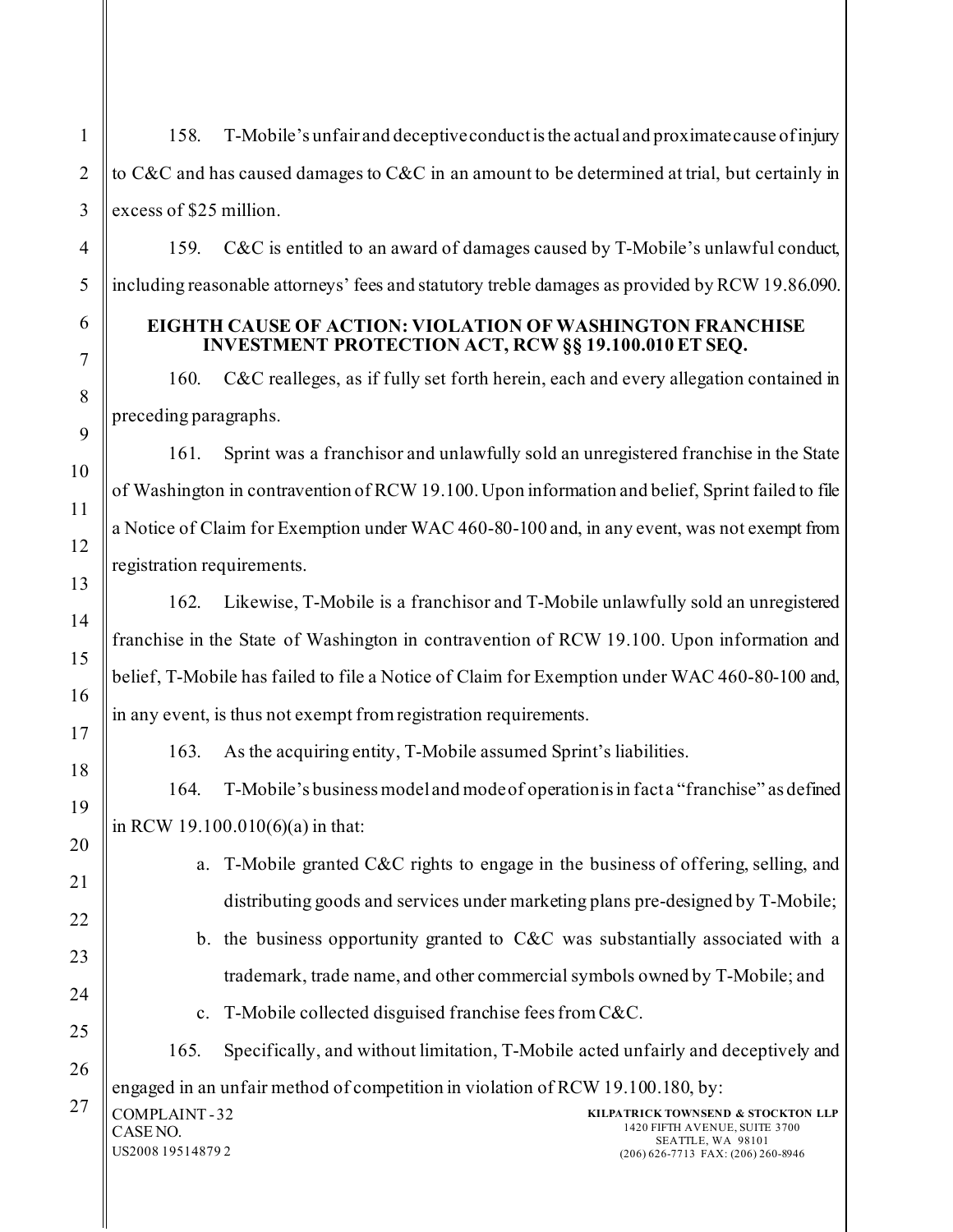| $\mathbf{1}$ | a.                                                                               | Failing to deal with C&C in good faith;                                                                                        |  |
|--------------|----------------------------------------------------------------------------------|--------------------------------------------------------------------------------------------------------------------------------|--|
| 2            |                                                                                  | b. Requiring C&C to purchase goods or services from T-Mobile or from an approved                                               |  |
| 3            |                                                                                  | source of supply in the absence of any lawful purpose justified on business grounds;                                           |  |
| 4            |                                                                                  | c. Unreasonably and arbitrarily discriminating between legacy T-Mobile dealers and                                             |  |
| 5            |                                                                                  | legacy Sprint dealers, such as C&C, in business dealings;                                                                      |  |
| 6            |                                                                                  | d. Requiring C&C to assent to a release or waiver which would relieve T-Mobile from                                            |  |
| 7            |                                                                                  | liability imposed by RCW 19.100.180;                                                                                           |  |
| 8            |                                                                                  | e. Unreasonably and unnecessarily imposing on C&C standards of conduct such as                                                 |  |
| 9            |                                                                                  | forcing C&C to purchase security equipment that complied with only T-Mobile's                                                  |  |
| 10           |                                                                                  | specifications, mandating that new hires be approved by T-Mobile, and mandating                                                |  |
| 11           |                                                                                  | a minimum number of people on sales floors at all times;                                                                       |  |
| 12           |                                                                                  | f. Refusing to renew the franchise without fairly compensating C&C for the fair                                                |  |
| 13           |                                                                                  | market value and good will;                                                                                                    |  |
| 14           | g.                                                                               | Threatening to and actually terminating $C\&C$ 's stores before the expiration of its                                          |  |
| 15           |                                                                                  | terms without good cause; and                                                                                                  |  |
| 16           |                                                                                  | h. Acting inconsistent with representations made to federal and state authorities                                              |  |
| 17           |                                                                                  | concerning commitments not to shut down productive stores or reduce                                                            |  |
| 18           |                                                                                  | employment.                                                                                                                    |  |
| 19           | 166.                                                                             | As a result of T-Mobile's violations of franchise law, C&C has suffered damages                                                |  |
| 20           | in an amount to be determined at trial, but certainly in excess of \$25 million. |                                                                                                                                |  |
| 21           | 167.                                                                             | C&C has suffered damages by reason of T-Mobile's violation of RCW 19.100 and                                                   |  |
| 22           |                                                                                  | is entitled to an award of damages thereof, including statutory treble damages as provided by RCW                              |  |
| 23           | 19.100.190(3).                                                                   |                                                                                                                                |  |
| 24           |                                                                                  | NINTH CAUSE OF ACTION: ILLEGAL CIVIL CONSPIRACY                                                                                |  |
| 25           | 168.                                                                             | C&C realleges, as if fully set forth herein, each and every allegation contained in                                            |  |
| 26           | the preceding paragraphs.                                                        |                                                                                                                                |  |
| 27           | COMPLAINT-33<br>CASE NO.<br>US2008 19514879 2                                    | KILPATRICK TOWNSEND & STOCKTON LLP<br>1420 FIFTH AVENUE, SUITE 3700<br>SEATTLE, WA 98101<br>(206) 626-7713 FAX: (206) 260-8946 |  |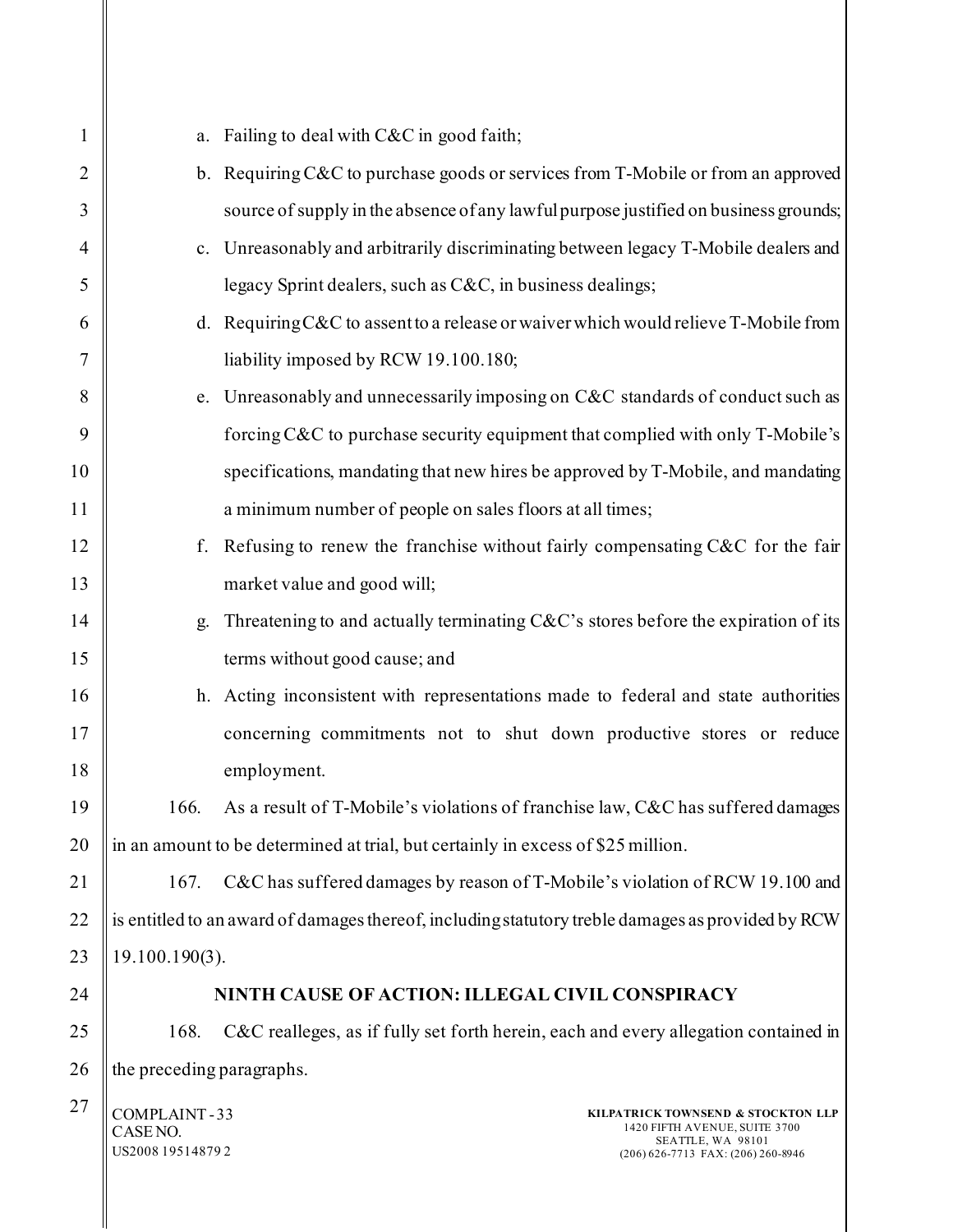169. T-Mobile and Sprint engaged in, and indeed led, an illegal civil conspiracy to engage in unlawful conduct or to engage in lawful conduct in an unlawful way.

1

170. First, T-Mobile and Sprint engaged in an illegal civil conspiracy to mislead dealers to take action to support a greater merger value and to then extract funds from those dealers to profit the members of the conspiracy.

171. With respect to the first conspiracy, T-Mobile's and Sprint's co-conspirators are, without limitation: Brightstar (and its leadership, including Steve Barker), Softbank, Marcello Claure (who held influential roles at Sprint, Softbank, Brightstar, and T-Mobile), and Michel Combes, Tarek Robbiatti and Joe Euteneuer (who were highly placed executives with Sprint and Softbank).

172. Second, T-Mobile and Sprint conspired to interfere with the free market and fix prices for sales of dealer businesses to other dealers and otherwise engage in anti-competitive behavior to disadvantage selling dealers and reward T-Mobile's growth partner dealers

173. With respect to this second conspiracy, as it pertained to C&C, T-Mobile's and Sprint's co-conspirators were the buyer of C&C's business and the former T-Mobile executive who worked there and any other dealers to which T-Mobile supplied illicit information.

174. T-Mobile acted in furtherance of each conspiracy as previously alleged, thereby causing injury and harm to C&C.

175. WHEREFORE, C&C respectfully request that this Court render judgment for C&C and award C&C damages, court costs, pre-judgment interest, and such other relief as this Court

### **TENTH CAUSE OF ACTION: UNJUST ENRICHMENT, QUANTUM MERUIT, OR DISGORGEMENT**

176. C&C realleges, as if fully set forth herein, each and every allegation contained in the preceding paragraphs.

177. To the extent a contractual relationship is found to no longer exist between Defendants and C&C (because the Sprint contract has expired and the T-Mobile Agreements are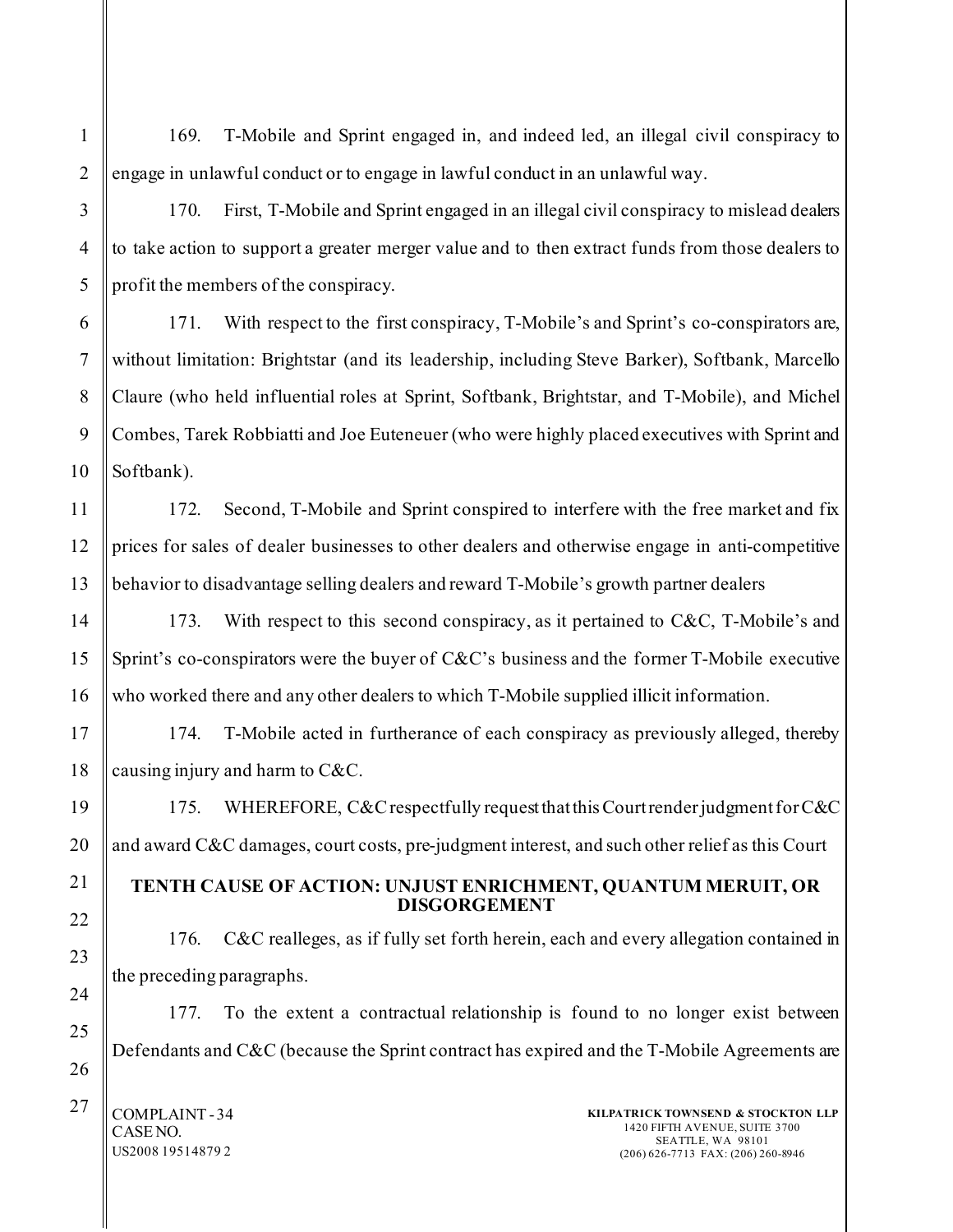| $\mathbf{1}$   |                                                                  | invalid), the Court should compensate C&C for its services, and the loss of its stores under the                                   |
|----------------|------------------------------------------------------------------|------------------------------------------------------------------------------------------------------------------------------------|
| $\overline{2}$ | theories of unjust enrichment, quantum meruit, and disgorgement. |                                                                                                                                    |
| 3              | 178.                                                             | Defendants received a benefit from the operation of stores and sales of Defendants'                                                |
| $\overline{4}$ |                                                                  | goods and services and in forcing C&C to close its stores.                                                                         |
| 5              | 179.                                                             | These benefits were conferred at $C&C$ 's expense.                                                                                 |
| 6              | 180.                                                             | Under the circumstances, it would be unjust for Defendants to retain the benefit                                                   |
| $\tau$         |                                                                  | without fairly compensating C&C.                                                                                                   |
| 8              | 181.                                                             | Further, T-Mobile should have to disgorge benefits flowing from its fraud.                                                         |
| 9              | 182.                                                             | C&C is entitled to compensation or disgorgement in an amount to be determined at                                                   |
| 10             | trial, but certainly in excess of \$25 million.                  |                                                                                                                                    |
| 11             | 183.                                                             | WHEREFORE, Plaintiff requests the Court enter judgment in its favor and against                                                    |
| 12             |                                                                  | Defendants, award Plaintiff damages and prejudgment interest, and grant such other relief as the                                   |
| 13             |                                                                  | Court may deem just and proper.                                                                                                    |
| 14             |                                                                  |                                                                                                                                    |
| 15             |                                                                  | <b>GENERAL PRAYER FOR RELIEF AND REQUEST FOR JURY TRIAL</b>                                                                        |
| 16             |                                                                  | Accordingly, C&C respectfully requests that the Court grant it the following relief:                                               |
| 17             | A.                                                               | Award judgment in favor of C&C and against Defendants on each of C&C's causes                                                      |
| 18             | of action;                                                       |                                                                                                                                    |
| 19             | <b>B.</b>                                                        | Award C&C its actual damages, which exceed \$25 million, plus statutory treble                                                     |
| 20             |                                                                  | damages, punitive damages, prejudgment interest, attorneys' fees, and costs as allowed by law;                                     |
| 21             | C.                                                               | Afford Plaintiff a trial by jury; and                                                                                              |
| 22             | D.                                                               | Grant C&C such other and further relief as is just and proper.                                                                     |
| 23             |                                                                  |                                                                                                                                    |
| 24             |                                                                  |                                                                                                                                    |
| 25             |                                                                  |                                                                                                                                    |
| 26             |                                                                  |                                                                                                                                    |
| 27             | COMPLAINT-35<br>CASE NO.<br>US2008 19514879 2                    | KILPATRICK TOWNSEND & STOCKTON LLP<br>1420 FIFTH AVENUE, SUITE 3700<br>SEATTLE, WA 98101<br>$(206)$ 626-7713 FAX: $(206)$ 260-8946 |